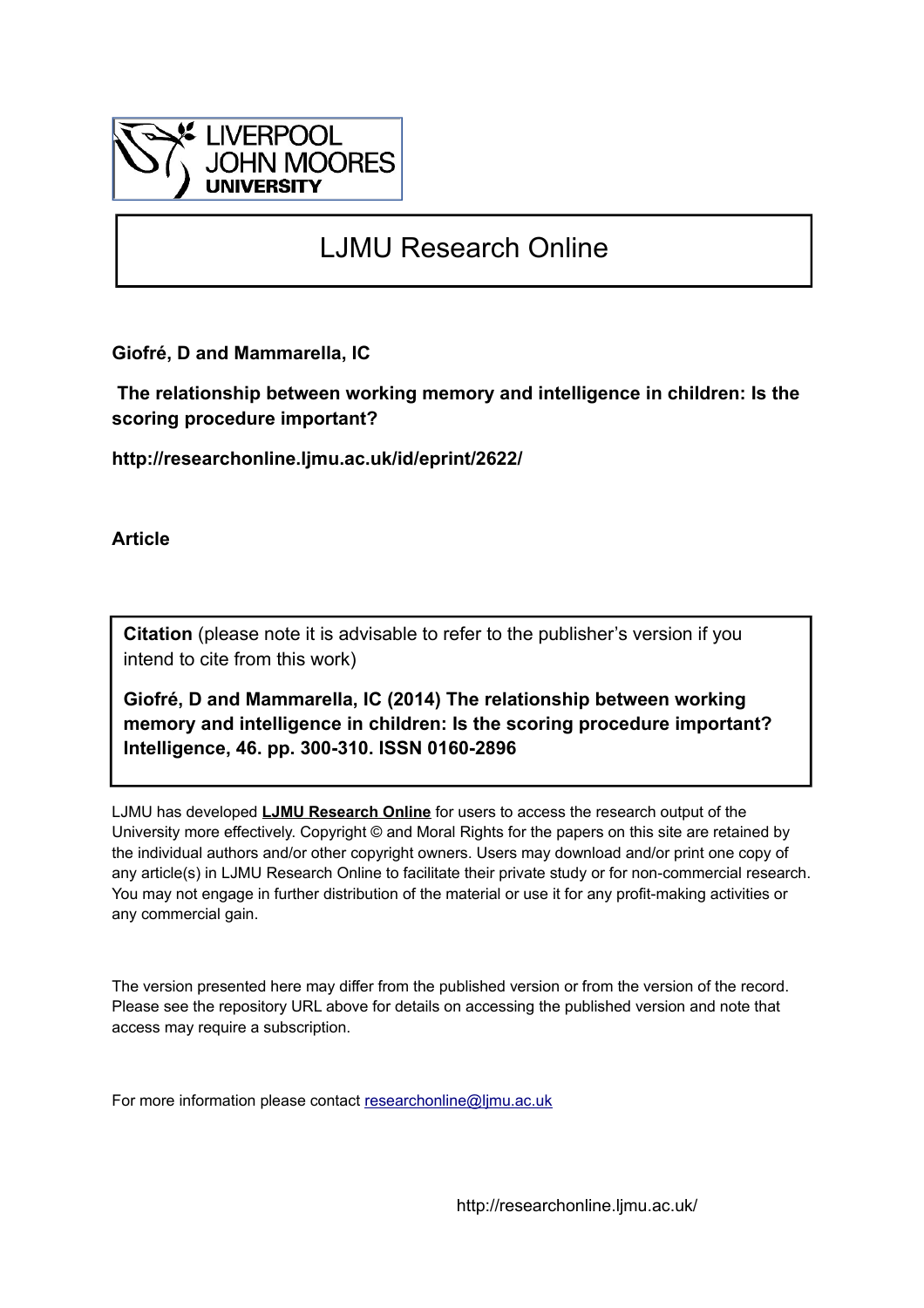Running Head: WM SCORES AND INTELLIGENCE IN CHILDREN

**The Version of Scholarly Record of this Article is published in INTELLIGENCE (2014), available online at: [http://dx.doi.org/10.1016/j.intell.2014.08.001.](http://dx.doi.org/10.1016/j.intell.2014.08.001) Note that this article may not exactly replicate the final version published INTELLIGENCE. It is not the version of record and is therefore not suitable for citation.**

Giofrè, D., & Mammarella, I. C. (2014). The relationship between working memory and intelligence in children: Is the scoring procedure important? *Intelligence*, *46*, 300–310. doi:10.1016/j.intell.2014.08.001

# **The relationship between working memory and intelligence in children:**

# **Is the scoring procedure important?**

David Giofrè<sup>a, 1,\*</sup>, Irene C. Mammarella<sup>b</sup>

*<sup>a</sup> Department of General Psychology, University of Padova, Italy*

*<sup>b</sup> Department of Developmental and Social Psychology, University of Padova, Italy*

\*Correspondence concerning this article should be addressed to:

David Giofrè

*Department of General Psychology, University of Padova*

Via Venezia, 8

35131 Padova, Italy

Tel. +39 049 827 6617

E-mail: david.giofre@gmail.com

 $1$ David Giofrè is now at the Department of Human Science, University of Urbino (Italy).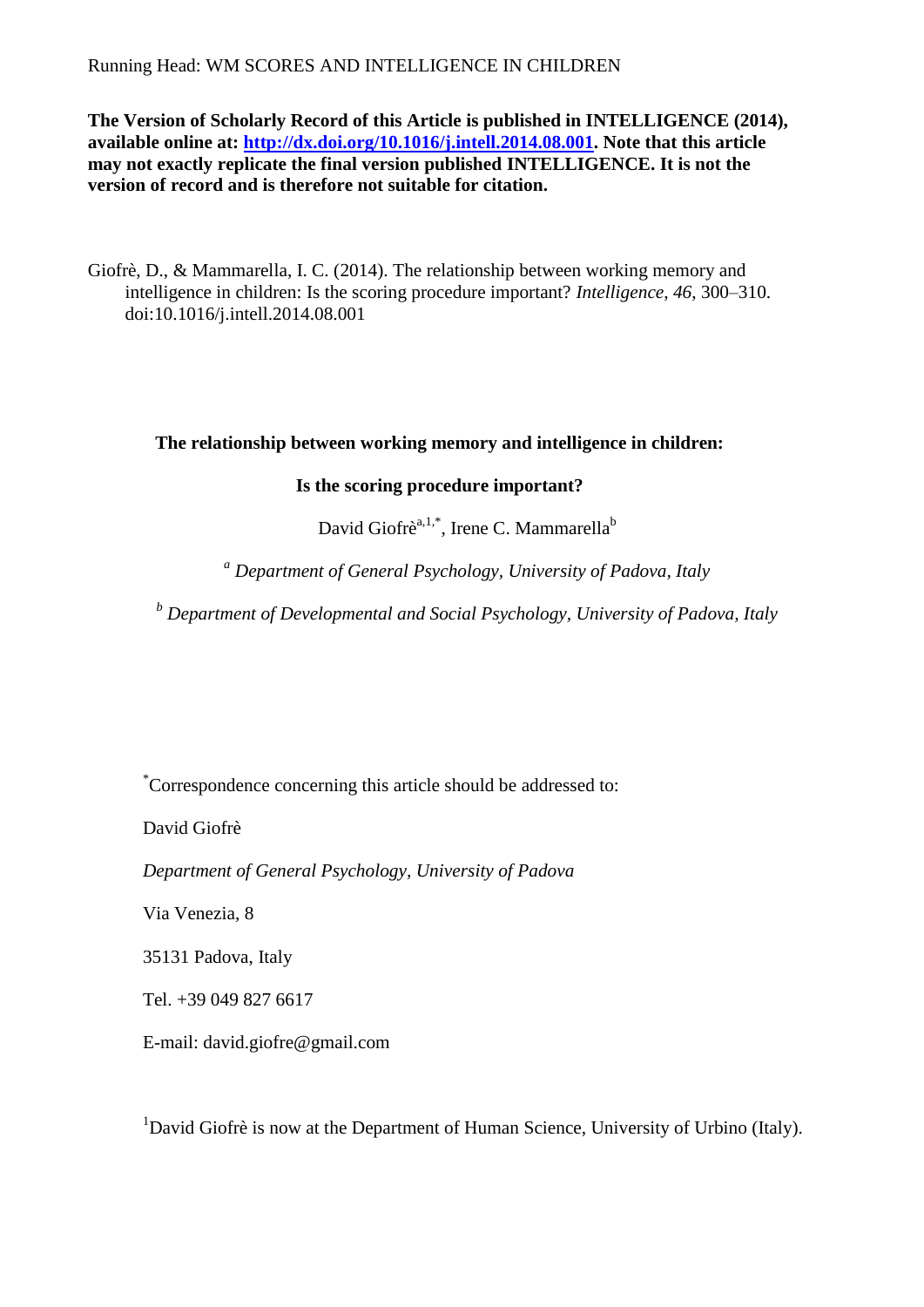#### **Abstract**

Different procedures have been proposed for scoring working memory (WM) tasks. The Absolute Credit Score (ACS) only considers performance in perfectly recalled trials, while the Partial Credit Score (PCS) considers imperfectly recalled ones too. Research indicates that different relationships between WM and general intelligence (the *g*-factor) may emerge using the ACS or the PCS. We reanalyzed the ACS and PCS obtained in a sample of 176 children in the  $4<sup>th</sup>$  and  $5<sup>th</sup>$  grades, and found that the PCS strengthened the relationship between WM and intelligence, and the relationships between visuospatial short-term memory (STM-VS), active WM and intelligence. When the number of items to be remembered (set size) was considered, however, the PCS only strengthened the relationship between STM-VS, active WM and intelligence in the case of larger set sizes. Practical and theoretical implications of these findings are discussed.

*Keywords*: Working memory; intelligence; *g*-factor; scoring procedure; children.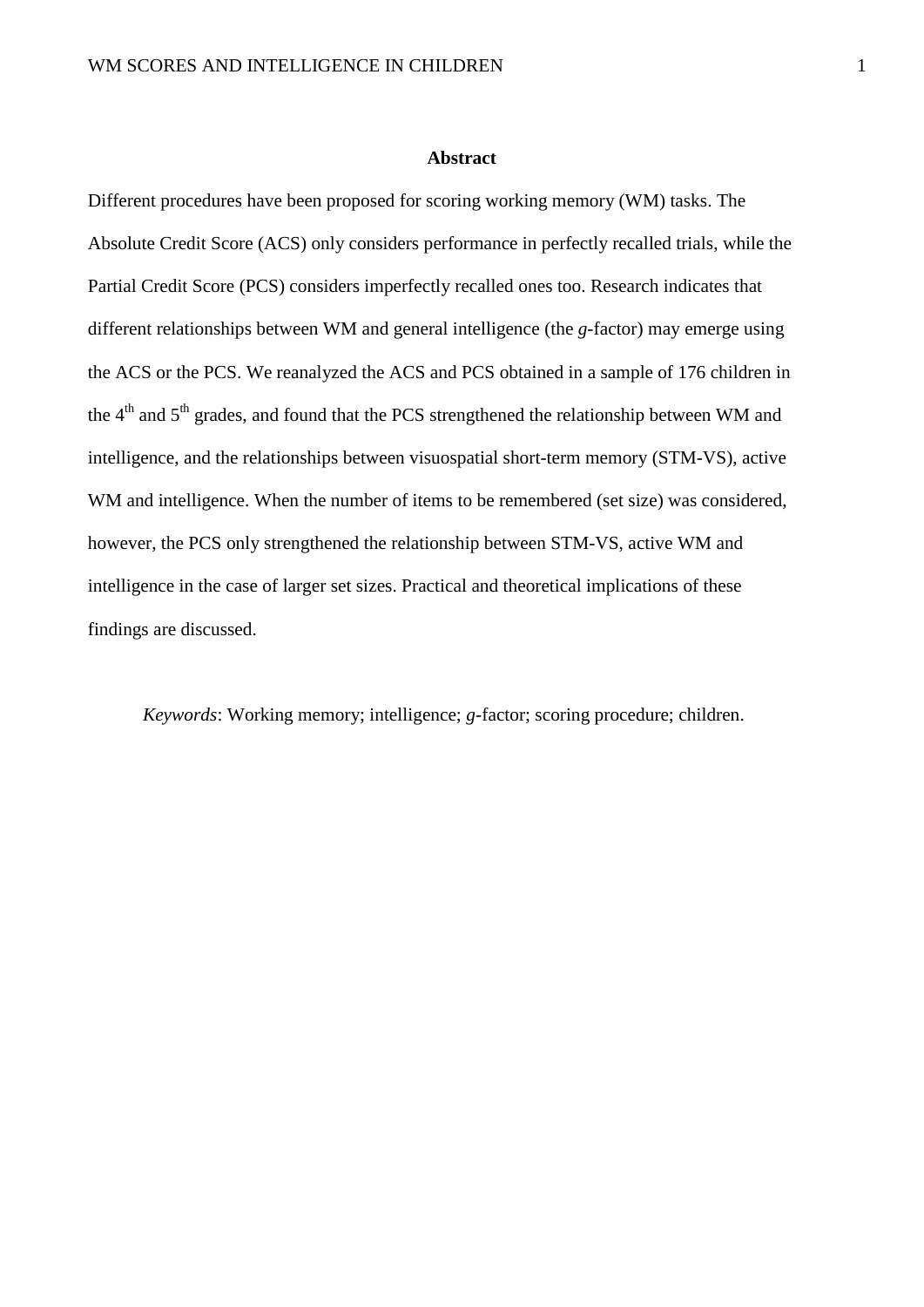#### **1 Introduction**

Working memory and intelligence are closely-related constructs. Working memory (WM) is a limited-capacity system that enables information to be stored temporarily and manipulated (Baddeley, 2000). Intelligence is the ability to reason, plan, solve problems, think abstractly, understand complex ideas, learn quickly, and learn from experience (Gottfredson, 1997).

Intelligence and WM have both been linked to important outcomes. On the one hand, intelligence is related to academic and occupational achievements (Deary, Strand, Smith, & Fernandes, 2007; Schmidt & Hunter, 2004). On the other, a large body of research has shown that WM predicts success in school-related tasks such as reading comprehension (Carretti, Borella, Cornoldi, & De Beni, 2009), mental calculation (Caviola, Mammarella, Cornoldi, & Lucangeli, 2009), mathematical problems (Alloway & Passolunghi, 2011), multi-digit operations (Heathcote, 1994), and achievement in mathematics (Passolunghi, Mammarella, & Altoè, 2008) and geometry (Giofrè, Mammarella, Ronconi, & Cornoldi, 2013). Intelligence and WM are closely related and share a conspicuous portion of the variance (e.g., Engle, Tuholski, Laughlin, & Conway, 1999; Giofrè, Mammarella, & Cornoldi, 2013).

The very close relationship between WM and intelligence raises the question of whether or not the two constructs overlap. Initial evidence seemed to indicate that WM and intelligence were very closely related (Kyllonen & Christal, 1990) and almost isomorphic (e.g., Colom, Abad, Rebollo, & Shih, 2005). These findings were questioned when it came to adults, however. In fact, a meta-analysis showed a correlation of  $r = .48$  between WM and intelligence (Ackerman, Beier, & Boyle, 2005), though the correlation between latent variables is typically higher,  $r = .72$  (Kane, Hambrick, & Conway, 2005). In children too, there is evidence of WM and intelligence being separable (e.g., Engel De Abreu, Conway, & Gathercole, 2010), and suggesting that only about 50-60% of the variance is shared, while a portion of the variance does not appear to be shared by these two constructs (e.g., Giofrè,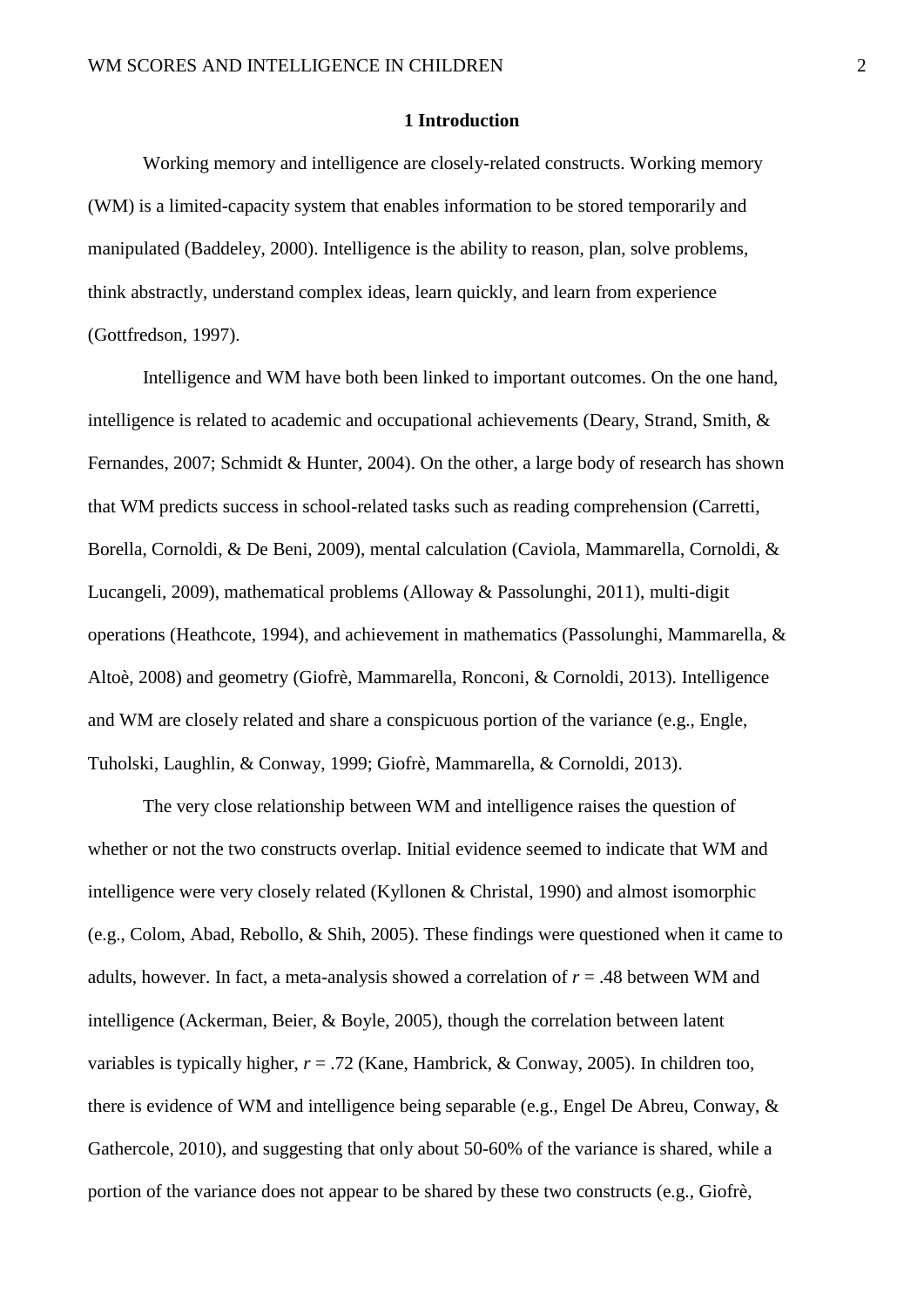Mammarella, & Cornoldi, 2013). This incomplete overlap between WM and intelligence seems to indicate that the two constructs are distinguishable and not isomorphic (Conway, Kane, & Engle, 2003.

The literature also suggests a partial independence between WM and intelligence. For example, children with learning disabilities typically have WM difficulties despite being normally intelligent (e.g., Swanson & Siegel, 2001; see also Cornoldi, Giofrè, Orsini, & Pezzuti, 2014); and children with ADHD may struggle with WM tasks despite revealing a high level of intelligence (Martinussen, Hayden, Hogg-Johnson, Tannock. 2005; see also Cornoldi, Giofrè , Calgaro, & Stupiggia, 2013). It has been demonstrated, moreover, that WM - not intelligence - is the best predictor of literacy and numeracy (e.g., Alloway & Alloway, 2010), various mathematical skills (Träff, 2013), and academic achievement in geometry (Giofrè, Mammarella, & Cornoldi, 2014). Overall, this evidence converges in indicating that WM and intelligence may provide important, different information on children's cognitive functioning.

It is crucially important to understand the structure of WM when examining the relationship between WM and intelligence. The most classical, so-called tripartite model of WM was first proposed by Baddeley and Hitch (1974). This model involves a central executive responsible for controlling resources and monitoring information-processing across information domains. The storage of information is mediated by two domain-specific slave systems for short-term memory (STM), i.e., the phonological loop (used for the temporary storage of verbal information), and the visuospatial sketchpad (specialized in the recall of visual and spatial representations). Another model distinguishes between a storage component (typically characterized as a STM component) and a processing component, suggesting that WM processing capacity is limited by controlled attention (Engle et al., 1999). Other authors favor a unitary view of WM (Pascual-Leone, 1970), while some researchers have suggested that WM is even more articulated (e.g., Mammarella, Borella, Pastore, & Pazzaglia, 2012;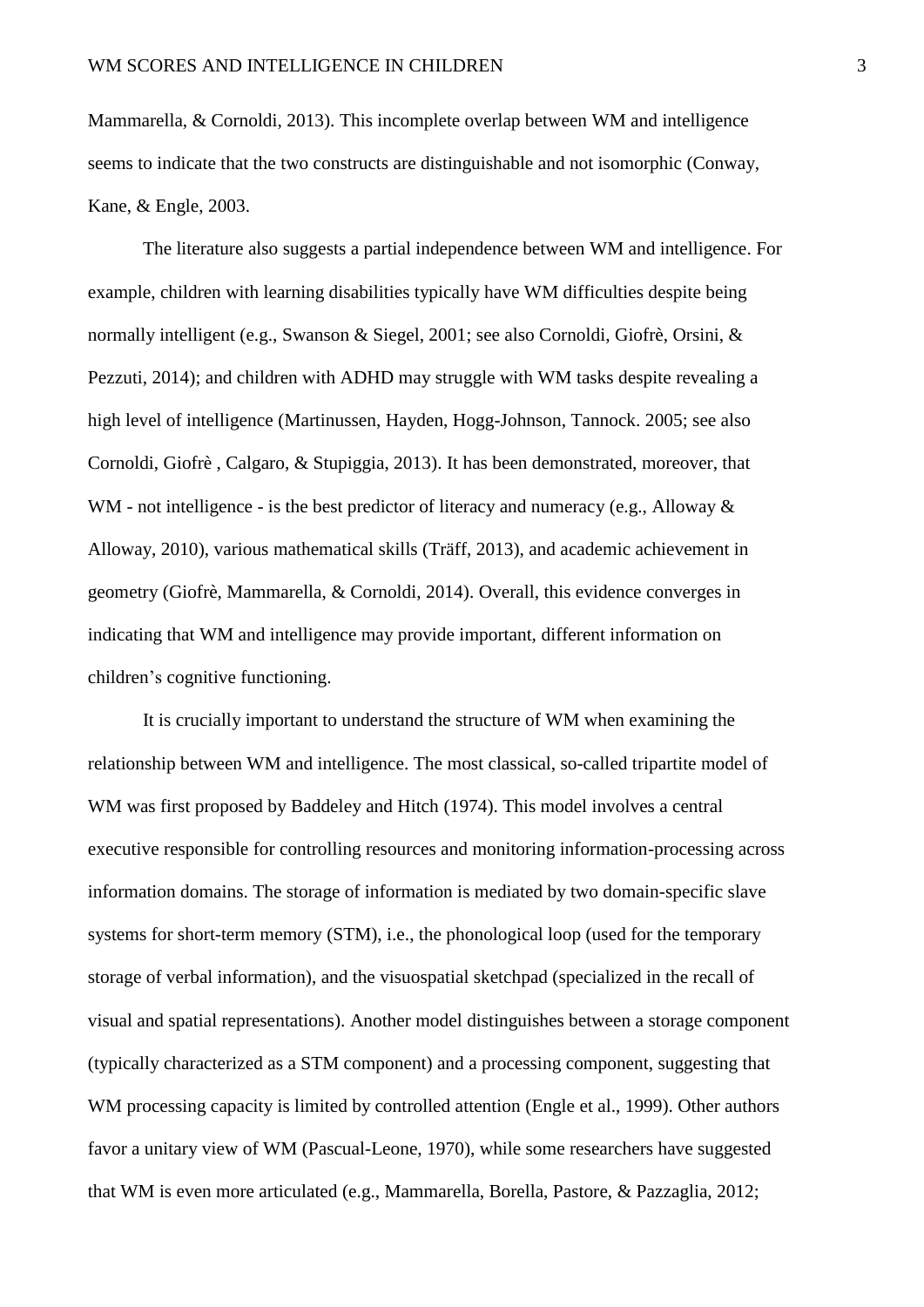Mammarella, Pazzaglia, & Cornoldi, 2008). Using different WM measures, two studies have shown that the tripartite model obtains the best fit in children (Alloway, Gathercole,  $\&$ Pickering, 2006; Giofrè, Mammarella, & Cornoldi, 2013).

Alongside research on the structure of WM, there is also debate on which WM component is the best predictor of intelligence in children. Several studies have been conducted on the relationship between the various sub-components of WM and intelligence, with mixed results. Engel De Abreu et al. (2010) studied young children, for example, and found WM, STM and fluid intelligence related but separate constructs, and WM proved the best predictor of intelligence. In a study on children in kindergarten, on the other hand, Hornung, Brunner, Reuter, and Martin (2011) showed that, once the shared variance between STM and WM had been taken into account, only STM explained a significant portion of the variance in intelligence. Using the WISC-IV, another study on children with typical development showed that the relationship between WM and intelligence was stronger the greater the cognitive control required to complete a task (Cornoldi, Orsini, Cianci, Giofrè, & Pezzuti, 2013) (this does not seem to apply to children with ADHD, however; see Cornoldi, Giofrè, Calgaro, & Stupiggia, 2013). It was recently demonstrated, moreover, that only active WM and visuospatial short-term memory (STM-VS) correlated significantly with intelligence, while verbal short-term memory (STM-V) did not (Giofrè, Mammarella, & Cornoldi, 2013).

It is worth noting, however, that the above-mentioned studies adopted different scoring methods, and the scoring procedure seems to be crucial when testing different models of WM and how it relates with intelligence. Research on adults found that the Partial Credit Score (PCS), which stresses the importance of information obtained with the most difficult (longest) lists of items to recall, may emphasize the role of STM in explaining human intelligence (Unsworth & Engle, 2006, 2007). According to Unsworth and Engle (2006; 2007), the correlation between active WM and intelligence does not change as a function of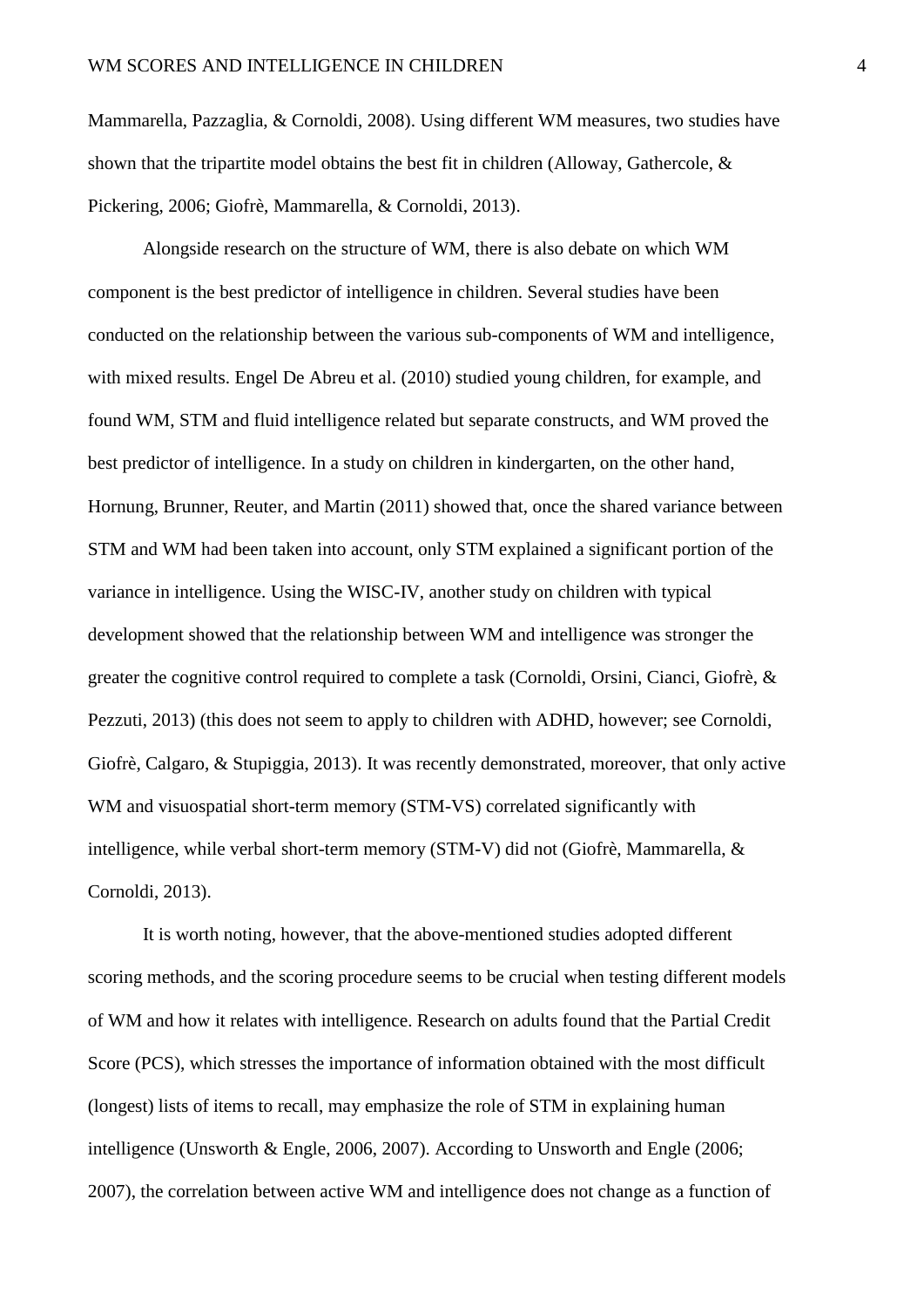the length of lists, but the correlation between simple STM and intelligence does. The PCS contains the same information as the Absolute Credit Score (ACS), which only measures performance in perfectly recalled trials, plus additional information obtained from lists of items that were not perfectly recalled. In adults at least, STM and WM seem to predict higherorder cognitive abilities equally well when the variability emerging from larger sets of items is considered (Unsworth & Engle, 2007).

In previous research, a sequential analysis was used to further investigate the influence of the scoring procedure when using sets of items of different sizes. Sequential analysis enabled the relationship with intelligence for each set size used in WM tasks to be controlled after taking the effect seen with previous set sizes into account (Salthouse & Pink, 2008), the goal of the analysis being to investigate whether each subsequent set size could explain intelligence over and above the effect of the previous one. This procedure is also useful for investigating the influence of the length of lists (as conceptualized by Unsworth and Engle, 2006) or the level of complexity (as conceptualized by Salthouse & Pink, 2008) of items to recall. Using sequential analysis, it was demonstrated that a strong influence of intelligence emerged for smaller sets of items, which would indicate that the relationship between WM and intelligence is independent of the amount of information to retain. To our knowledge, no research has been conducted in children on the effects of the scoring procedure on the relationship between WM and intelligence when lists of different lengths are recalled.

The primary aim of the present study was to see whether, and to what extent, the results obtained using two different scoring procedures could affect the relationship between various WM subcomponents and intelligence in children. One hypothesis is that the PCS stresses the influence of STM on intelligence, but has only a moderate impact on WM. Unlike previous researchers, we drew a distinction between the two verbal and visuospatial subcomponents of STM (i.e., the STM-V and the STM-VS) to investigate whether the scoring procedure has a different impact on the relationship between STM-V, STM-VS and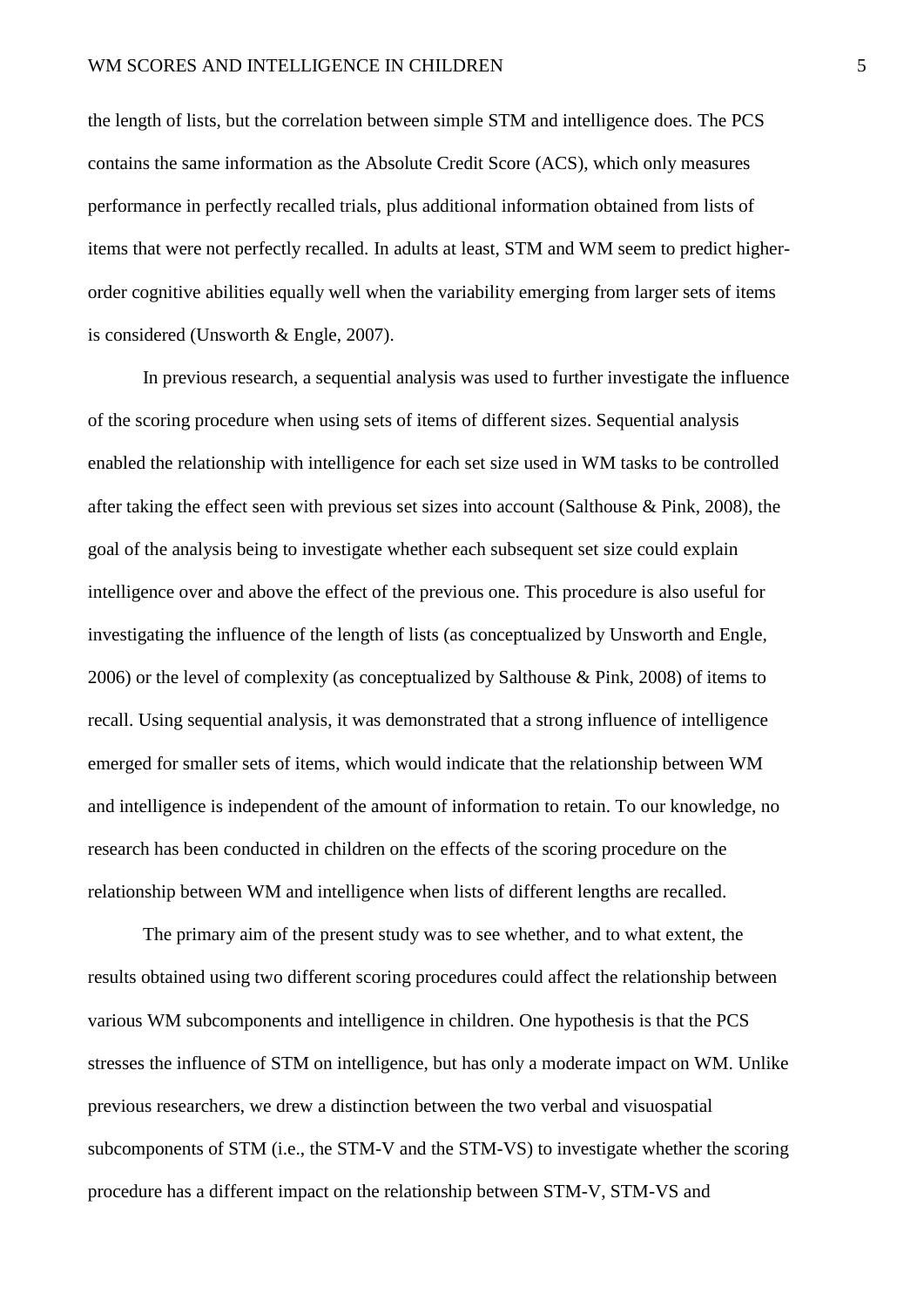intelligence. We additionally aimed to quantify any differences due to the different scoring procedures adopted in terms of the explained variance in intelligence.

If the scoring procedure affects the relationship between WM and intelligence, then why is this so? A further aim of this study was to investigate the effect of set size by means of a sequential analysis. It would be interesting to establish whether intelligence correlates increasingly with successively larger set sizes (or increasingly long lists of items to recall) in children, since research on adults (Salthouse & Pink, 2008) has indicated that the relationship between intelligence and active WM is influenced primarily by the effect of smaller set sizes, while for STM the relationship is influenced by larger set sizes.

In short, the purpose of the present study was to investigate: (i) whether the scoring procedure influences the relationship between WM and intelligence; and (ii) if so, to what degree it influences the relationship between WM and intelligence at different set sizes.

## **2 Method**

#### **2.1 Participants**

The data analyzed in the current study were drawn from a large correlation-based study (Giofrè, Mammarella, & Cornoldi, 2013) on 176 typically-developing children (96 males,  $M_{\text{age}}$ =9.27, SD=.719 months), attending the 4<sup>th</sup> (n=72) and 5<sup>th</sup> grades (n=104). The children were attending schools in the urban area of two large cities in southern Italy. They were almost all (94%) from Italian families, and the remainder (6%) had lived in Italy for at least three years and had no difficulty understanding the instructions of the tasks. The children were tested from January to March. None of the analyses discussed in this paper were the object of previous reports.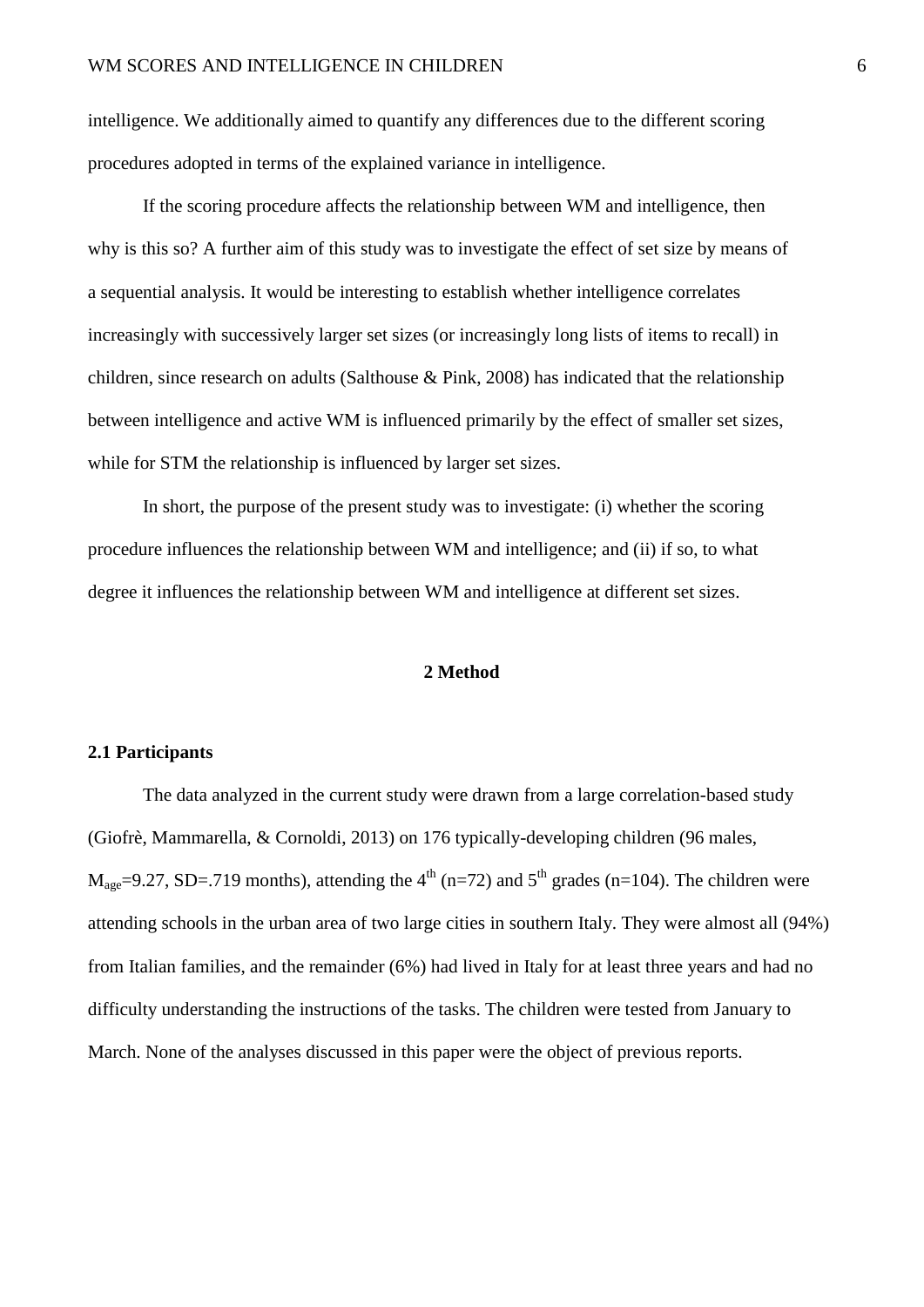#### **2.2 Materials**

#### **2.2.1 General cognitive ability (***g***)**

*Colored progressive matrices* (CPM; Raven, Raven, & Court, 1998)*.* Children were asked to complete a figure by choosing the missing piece from among a set of options. The test consisted of 36 items divided into three sets of 12 (A, AB, and B). The test lasted approximately 20 min. The score was the sum of the correct answers.

*Primary mental abilities - reasoning* (PMA-R Thurstone & Thurstone, 1963)*.* This task assesses the ability to discover rules and apply them to verbal reasoning. It is a written test in which children had to choose which word from a set of four was the odd one out, e.g. *cow, dog, cat, and cap* (the answer is *cap*). The test includes 25 sets of words and children were allowed 11 min to complete it. The score was the sum of the correct answers.

*Primary mental abilities - verbal meaning* (PMA-V; Thurstone & Thurstone, 1963). In this written test, the children had to choose a synonym for a given word from among four options, e.g. *small*: (a) *slow*; (b) *cold*; (c) *simple*; and (d) *tiny* (the answer is *tiny*). The test includes 30 items and had to be completed within 12 min. The score was the sum of the correct answers.

## **2.2.2 Short-term and working memory tasks**

#### *2.2.2.1 Short-term memory*

*2.2.2.1.1 Verbal short-term memory (STM-V). Simple span tasks* (the syllable span task, SSPAN; and the digit span task, DSPAN). These tasks examine short-term memory involving the passive storage and recall of information (Cornoldi & Vecchi, 2003). Syllables or digits were presented verbally at a rate of 1 item per second, proceeding from the shortest series to the longest (from 2 to 6 items). There was no time limit for recalling the syllables or digits in the same, forward order.

*2.2.2.1.2 Visuospatial short-term memory (STM-VS). Matrices span tasks* (derived from Hornung et al., 2011). Short-term visuospatial storage capacity was assessed by means of two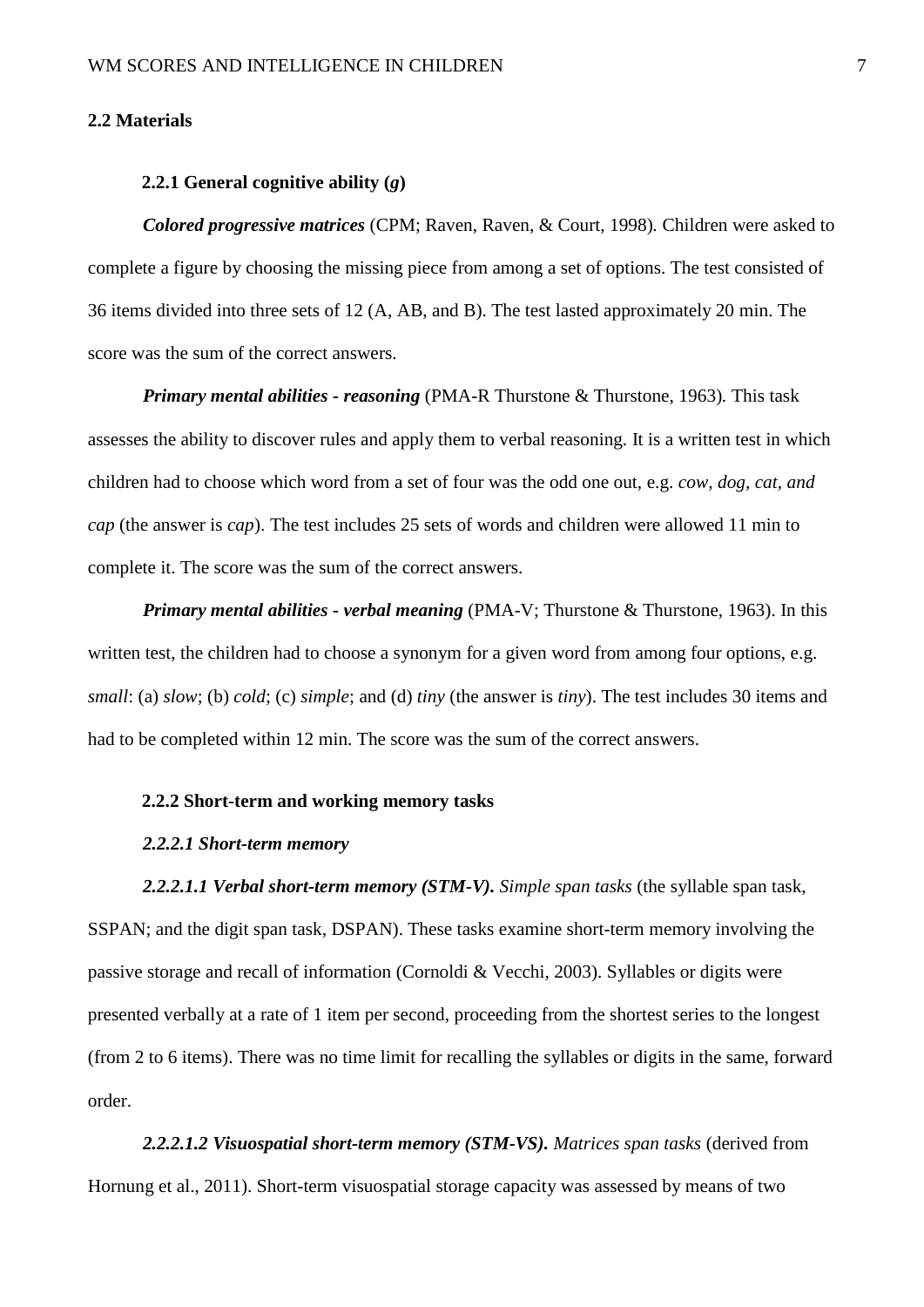location span tasks. The children had to memorize and recall the positions of blue cells that appeared briefly (for 1 s) in different positions on the screen. After a series of blue cells had been presented, the children used the mouse to click on the locations where they had seen a blue cell appear. The number of blue cells presented in each series ranged from 2 to 6. There were two different conditions: in the first, the targets appeared and disappeared on a visible  $(4\times4)$  grid in the center of the screen (*matrices span task, grid [MSTG])*; in the second, the targets appeared and disappeared on a plain black screen with no grid (*matrices span task, no grid [MSTNG]*).

#### *2.2.2.2 Working memory*

#### *2.2.2.2.1 Active working memory (WM)*

*Categorization working memory span* (CWMS; Borella, Carretti, & De Beni, 2008; De Beni, Palladino, Pazzaglia, & Cornoldi, 1998)*.* The material consists of series of word lists containing four words of high-medium frequency. The series include a variable number of lists (from 2 to 5). The children were asked to read each word aloud and press the space bar when there was an animal noun. After completing each series, they had to recall the last word in each list, in the right order of presentation.

*Listening span test* (LST; Daneman & Carpenter, 1980; Palladino, 2005). The children listened to sets of sentences arranged into series of different lengths (containing from 2 to 5 sentences) and they had to say whether each sentence was true or false. After each series had been presented, the children had to recall the last word in each sentence, in the order in which they were presented.

## **2.3 Procedure**

As far as the STM and WM tasks are concerned, all tasks were administered in order of increasing set sizes. Three trials were presented for each set size. Using the PCS, we also considered the trials in which participants provided only a partial response (for instance, if they were able to remember 2 of 3 elements, the score was 2). Using the ACS, we only considered trials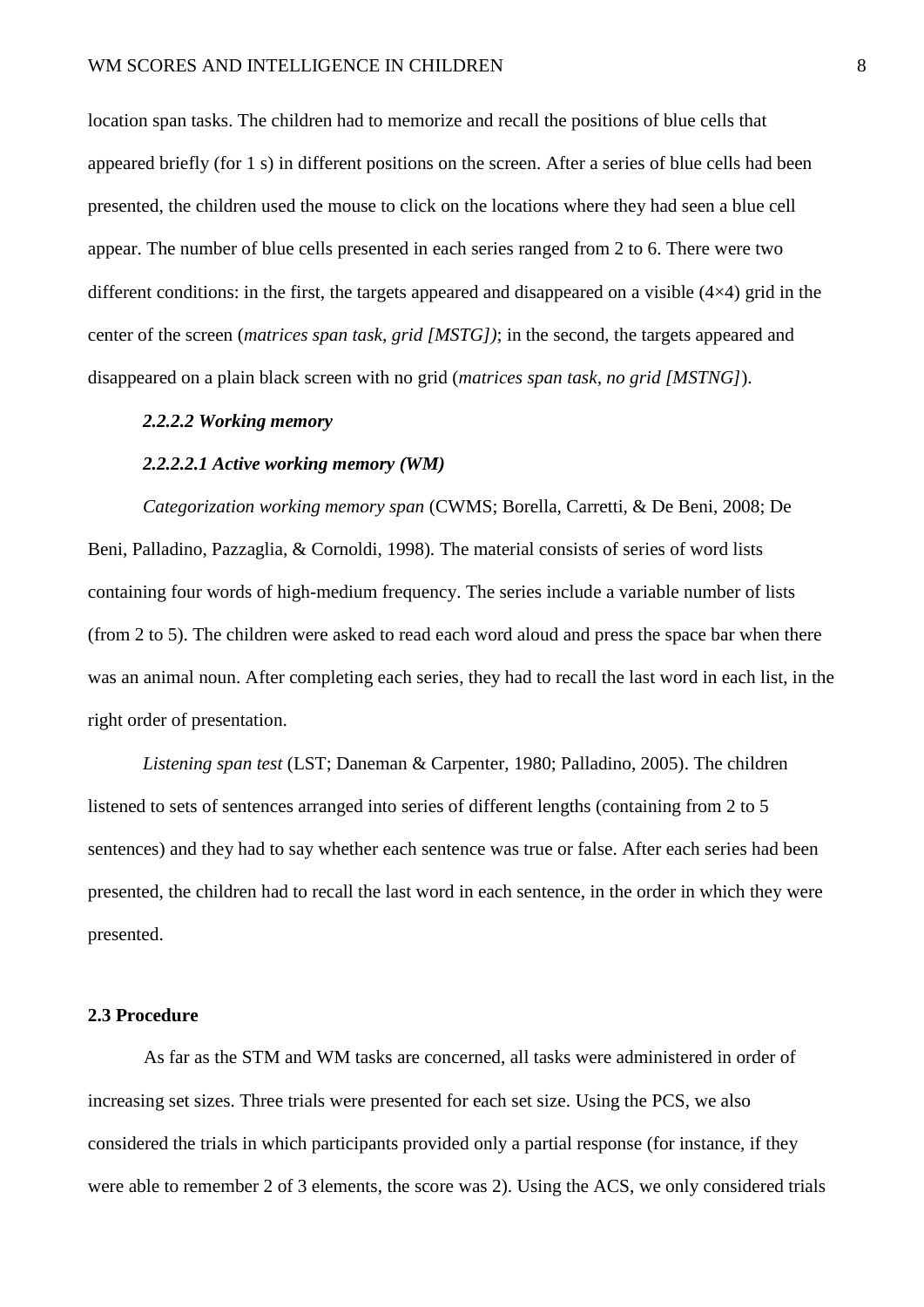in which participants obtained a perfect performance (so if they could remember 2 of 3 elements the score was 0).

#### **3 Results**

## **3.1 Statistical analyses**

The assumption of multivariate normality and linearity was tested using the PRELIS package and all the CFA and SEM analyses were conducted with the LISREL 8.80 software (Jöreskog & Sörbom, 2002, 2006).

Model fit was tested using various indices according to the criteria suggested by Hu and Bentler (Hu & Bentler, 1999). We used the comparative fit index (*CFI*), the non-normed fit index (*NNFI*), the standardized root mean square residual (*SRMR*), and the root mean square error (*RMSEA*). The measures of multivariate kurtosis were 1.06 and 1.00, for the PCS and the ACS, respectively. These values are considered relatively small, so the estimation method that we chose (maximum likelihood) is robust against several types of violation of the multivariate normality assumption (Bollen, 1989).

Correlations, with age in months partialed out<sup>1</sup> (for a similar procedure, see Alloway, Gathercole, Willis, & Adams, 2004; Alloway, et al., 2006; Gathercole et al., 2004), reliabilities, and descriptive statistics for the two scoring method are given in Table 1.

## Table 1 about here

## **3.2 Confirmatory factor analyses**

Giofrè, Mammarella, and Cornoldi (2013, 2014) showed that the best-fitting model of WM in children is the tripartite model, which distinguishes between STM-V, STM-VS, and WM. Using this model, WM and STM-VS had the strongest impact on the *g*-factor. We thus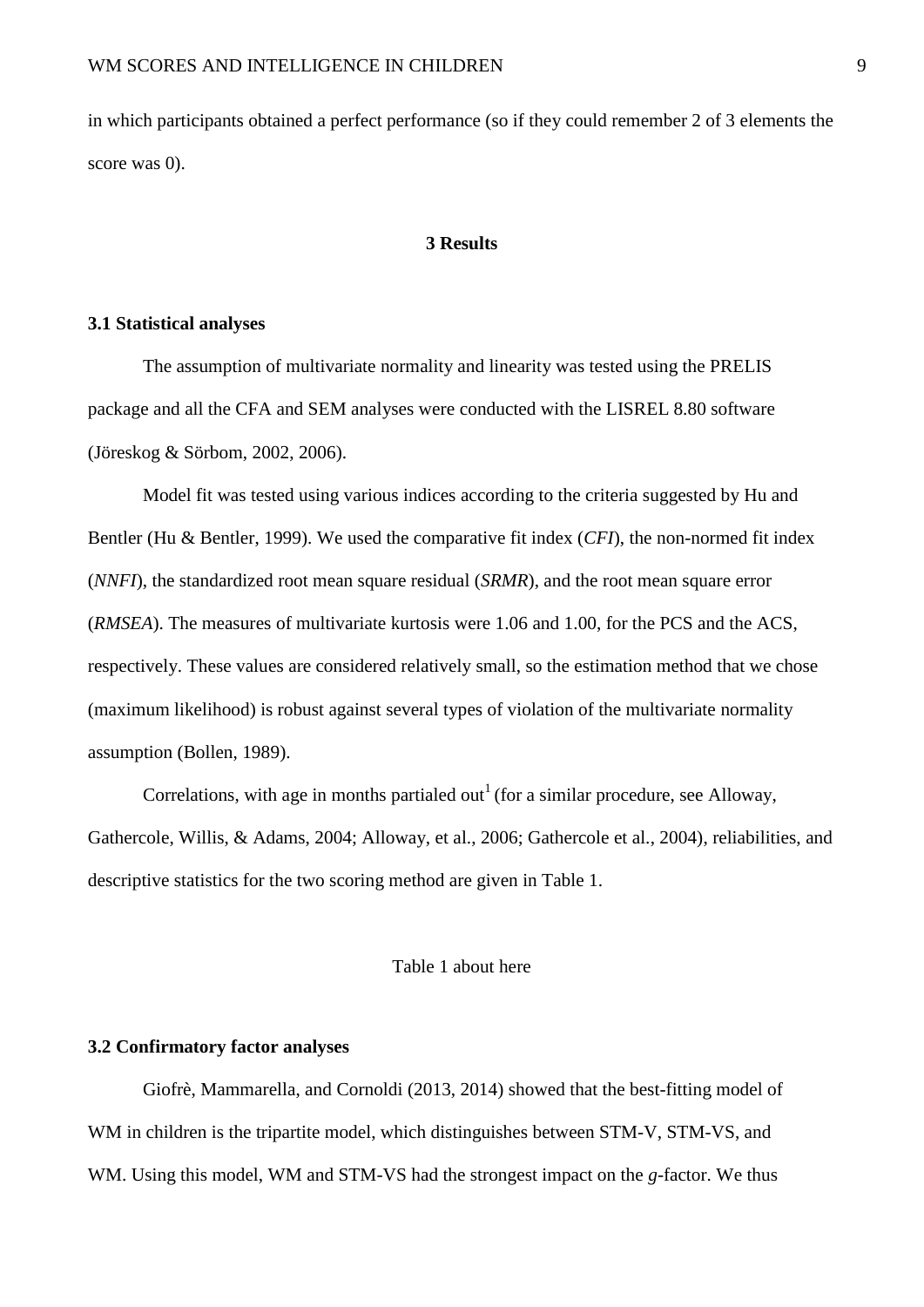applied the same model to test whether the relationship between WM subcomponents and the *g*-factor changed when different scoring procedures were used. 3

We tested a CFA model using the two different scoring procedures, the PCS and the ACS (Table 2), and the fit was very good for both models (Table 3). In terms of inter-factor correlations, the relationship with the *g*-factor seems to change depending on the scoring procedure adopted (Table 2). The relationship between STM-VS, WM and intelligence tended to be smaller using the ACS than with the PCS, while the relationship between STM-V and intelligence changed only slightly. Hence our decision to further investigate this finding.

Tables 2 and 3 about here

#### **3.3 Scoring procedures and their relationship with the** *g***-factor**

We ran a series of regression analyses to compare the correlations obtained using the two different scoring procedures. The inter-factor correlations in Table 2 were used for STM-V, STM-VS, WM and the *g*-factor. We also calculated the correlations between the factor scores obtained using the two scoring procedures, which were high (.93, .88, and .92, for the STM-V, STM-VS, and WM, respectively). The inter-factor correlations obtained using the PCS and ACS were used to test statistical differences between two dependent correlations, applying Steiger's Z formula (Hoerger, 2013; Steiger, 1980). The results indicate that using the PCS resulted in a significantly higher correlation between intelligence and both active WM ( $\Delta r = .074$ ;  $Z_H = 3.42$ ,  $p < .001$ ) and STM-VS ( $\Delta r = .096$ ;  $Z_H = 3.16$ ,  $p = .002$ ), but the difference was not significant for STM-V ( $\Delta r = -.045$ ;  $Z_H = -1.74$ ,  $p = .081$ ).

To estimate the magnitude of the difference identified using the two scores in terms of the variance explained in the *g*-factor, we performed a multiple regression entering STM-VS and WM as predictors, and intelligence as the response variable. We estimated Cohen's set correlation, using the inter-factor correlations in Table 2 (Cohen, Cohen, West, & Aiken,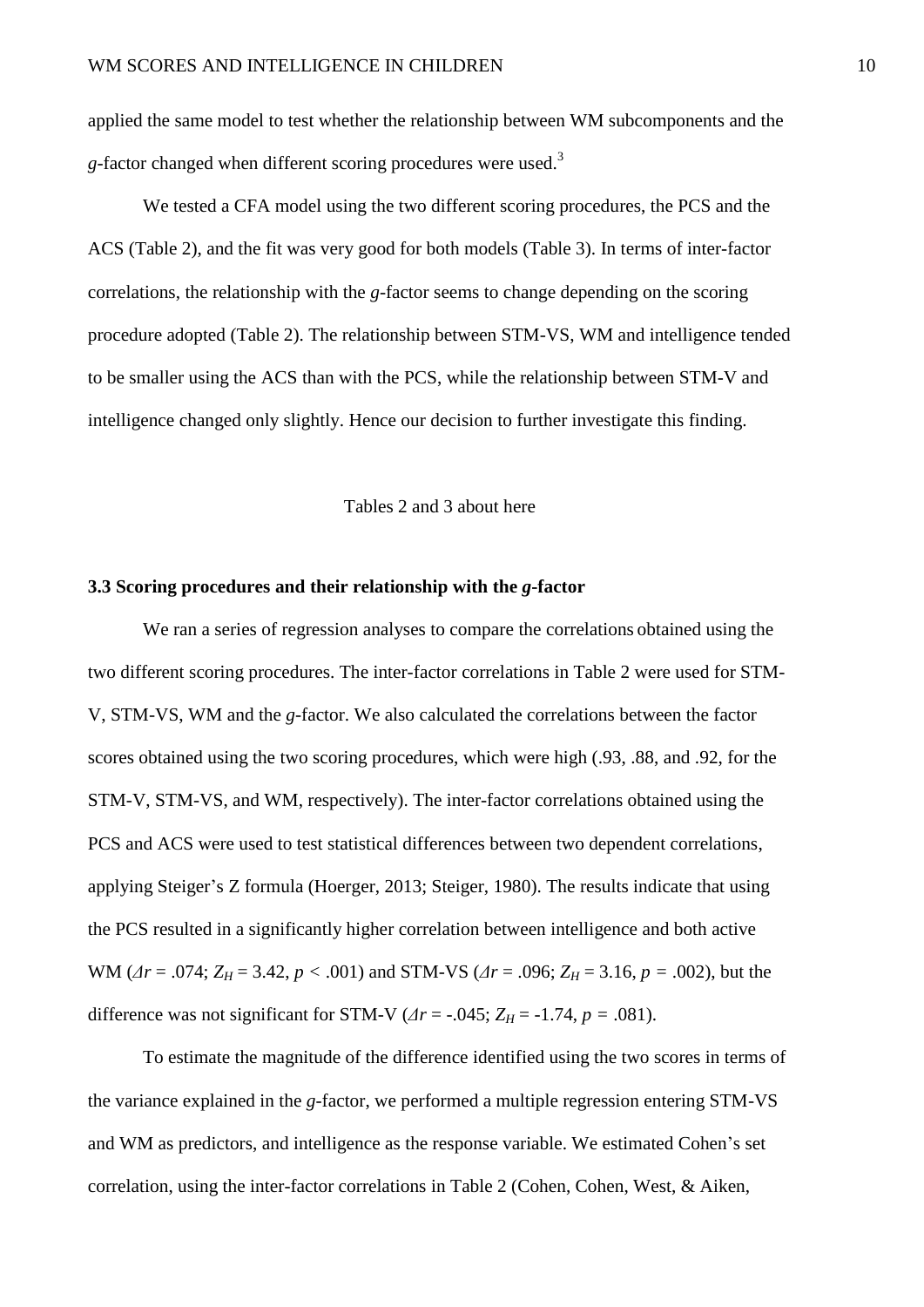2003). The results indicate that the proportion of variance in the *g*-factor explained by STM-VS and WM is higher when the PCS was used ( $R^2 = 0.594$ ; with  $\beta = 0.34$  and  $0.56$  with  $ps < 0.001$ and semi-partial correlations equating to .30 and .50 for STM-VS and WM, respectively) than when the ACS was used ( $R^2 = 0.468$ ; with  $\beta = 0.28$  and  $0.52$  with  $ps < 0.001$  and semi-partial correlations equating to .25 and .47 for STM-VS and WM, respectively), with a difference of about 13% in terms of the explained variance in intelligence  $(A R^2 = 126)$ .<sup>4</sup>

#### **3.4 Proportion of correctly-recalled items using different set sizes**

To make the analyses more straightforward, we considered STM-V, STM-VS and WM as single constructs. We thus combined STM-V, STM-VS and WM by averaging the probability of correct responses for each set size in their indicators (see Unsworth & Engle, 2006, for a similar procedure).<sup>5</sup> We found that the two different scoring procedures had an impact on the proportion of correctly-recalled items (Figure 1). The proportion of correct answers was lower with the ACS than with the PCS. When the ACS was used, the proportion tended to be very low for STM-VS and WM in the larger set sizes, and the variability was smaller, and this might influence the correlations. The lower variability and consequent reduction in individual differences appeared to be very important, especially when the relationship with the *g*-factor was investigated.

Notably, with sets of two, three and four items to recall, the proportion of correct responses was much higher for STM-V than for STM-VS or WM. On the other hand, the children's performance in terms of STM-VS and WM was very low with larger set sizes when the ACS was used. It is worth noting that Figure 1 resembles an ellipse: variability is small for very low and very high set sizes (2 and 6), and large for the medium set sizes (4), which is consistent with ceiling and floor effects, as expected with this scoring procedure. We consequently decided to further investigate this finding.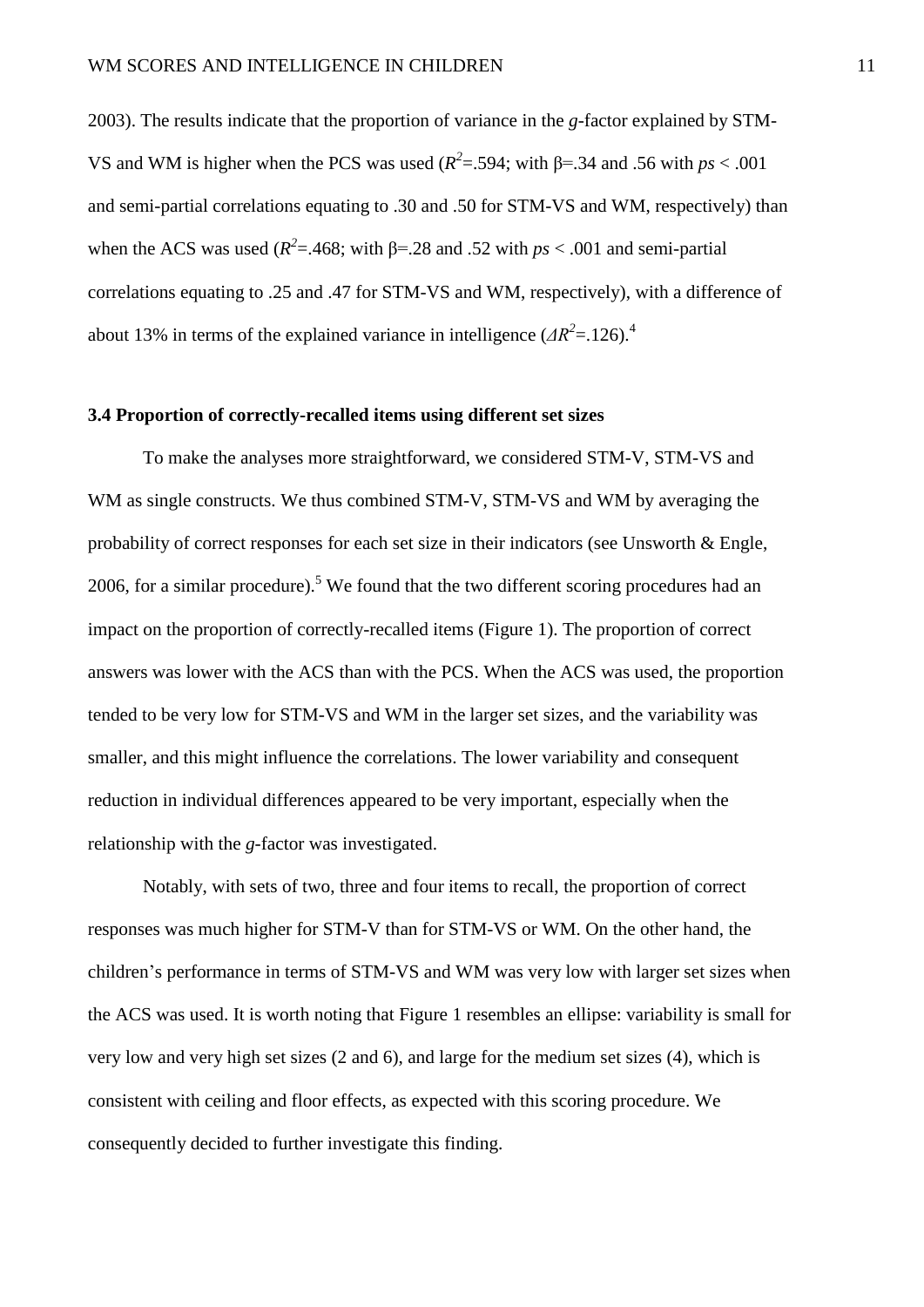#### Figure 1 about here

#### **3.5 Sequential analyses**

Figure 2 shows an analytical model that can be used to analyze unique relations of the *g*-factor in an ordered sequence (see Salthouse & Pink, 2008), in order to test the influence of the *g*-factor on each set size after taking the effect of earlier set sizes into account. The path from the *g*-factor to each set size may be positive, equal or negative. A positive path indicates that a stronger relationship with the *g*-factor is over and above the effect of previous set sizes (see Figure 2).

#### Figure 2 about here

We fitted three separate models for each WM subcomponent (i.e., STM-V, STM-VS and active WM) using the PCS first, and then the ACS (Figure 3).<sup>2</sup> Using the PCS, we found that, in terms of active WM, the *g*-factor correlated significantly with all the set sizes. The effect of the *g*-factor on STM-VS decreased for smaller set sizes, increased for a set containing 4 items, and was smaller (though not to a statistically significant degree) for sets of 5 or 6 items. Probably due to ceiling effects on sets containing 2, 3 or 4 items, the effect of the *g*-factor on STM-V increased for sets of 5 items, but was negligible and statistically insignificant for sets of 6 items. When the ACS was adopted, the effect of the *g*-factor became negligible and statistically insignificant as regards STM-VS for sets of 5 and 6 items, and as regards active WM for sets of 5 items. This finding confirms that the scoring procedure influences the relationship with the *g*-factor, thus stressing the importance in terms of STM-VS and WM of imperfect recall performance in trials involving larger set sizes.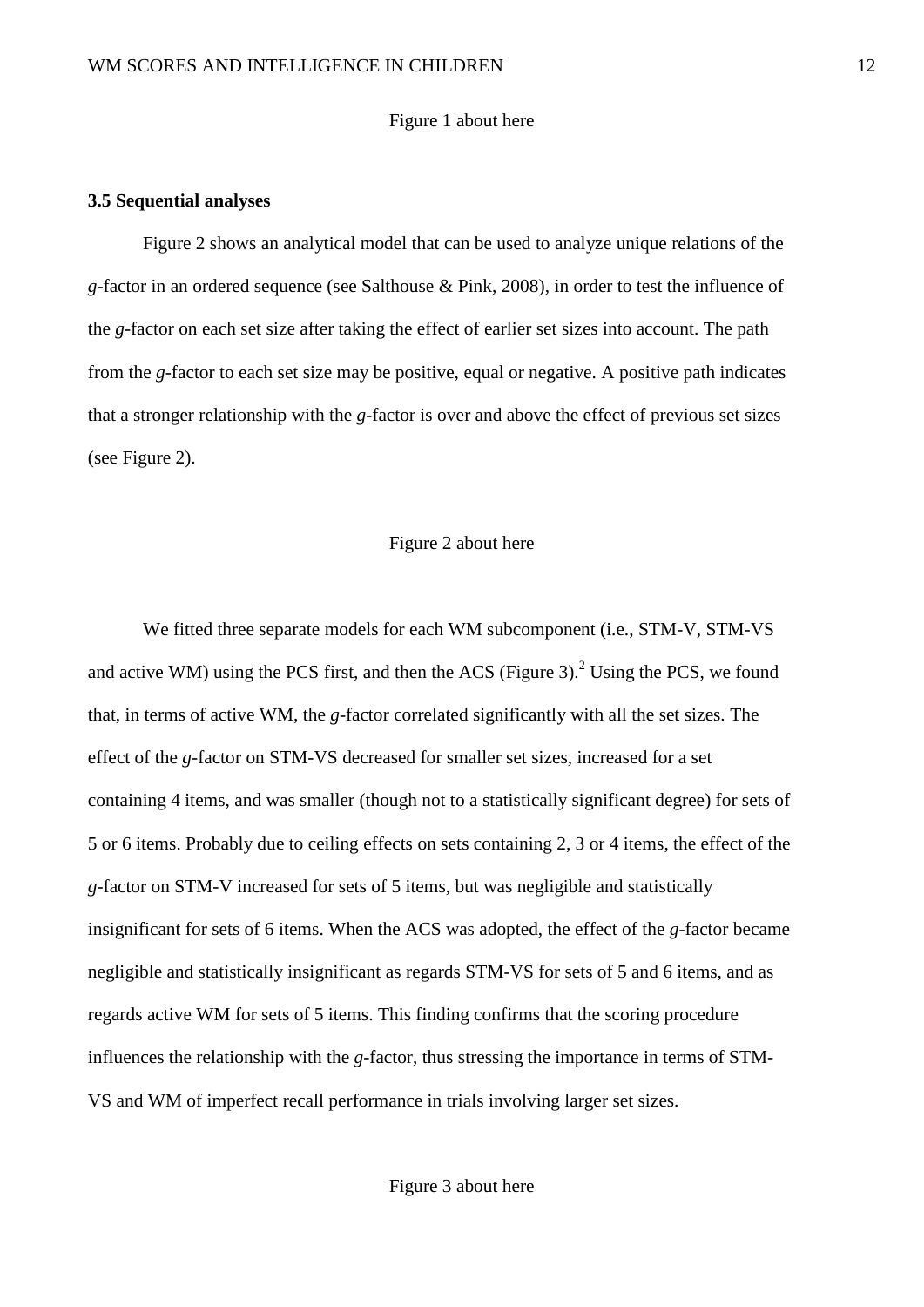# **3.6 Age effects on STM, WM and g**

We ran a series of analyses to investigate the influence of age on STM, WM, and g. We fitted a model with age regressed on STM-V, STM-VS, WM and g, using the two scoring methods (Figure 4). The results were similar for the two methods and show that age related statistically with STM-VS, WM, and g, but not with STM-V (Table 4).

Figure 4 about here

Table 4 about here

## **4. Discussion**

The present study aimed to elucidate how scoring procedures influence the relationship identified between WM and intelligence. Earlier studies on adults found a stronger relationship between STM and intelligence when the PCS was adopted, while the same did not apply to the relationship between WM and intelligence (Unsworth & Engle, 2006, 2007). Consistently with the developmental literature, in the present study we also distinguished between two, verbal and visuospatial STM slave systems with a view to estimating the influence of the scoring procedure on the relationships between intelligence and STM-V and STM-VS. We were also able to estimate to what extent the strength of the relationship between STM-V, STM-VS, WM and intelligence varied when different scoring procedures were used.

A second aim concerned the relationship between intelligence and different set sizes used in trials. Previous research indicated that larger set sizes in STM tasks correlated more closely with intelligence when the PCS was used instead of the ACS, while the relationship remained fairly constant with both scoring systems in the case of WM (Unsworth & Engle, 2006, 2007). These findings were replicated using a sequential analysis, which also enabled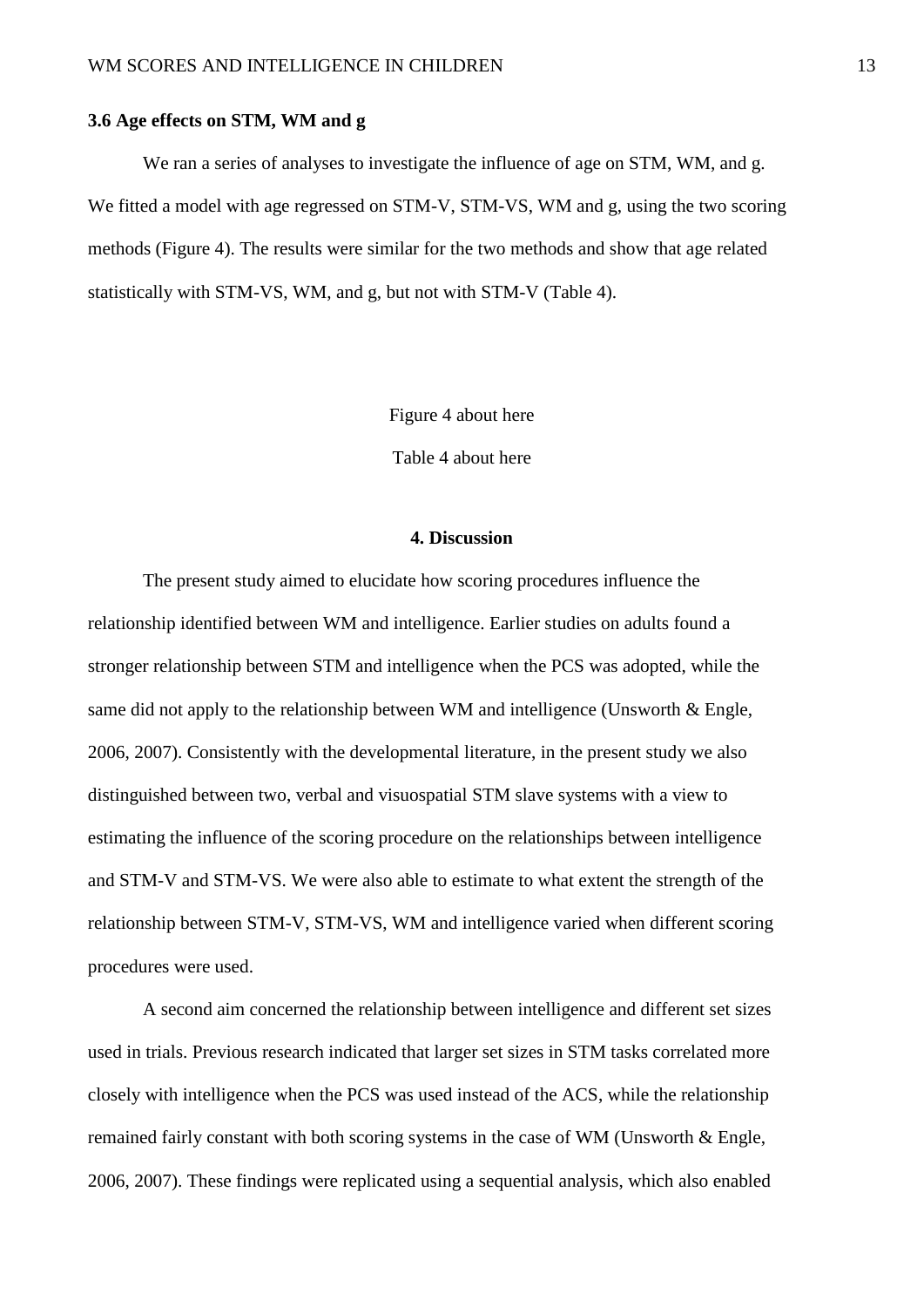us to control for the effect at latent level of a given set size over and above the effects of previous set sizes (Salthouse & Pink, 2008). For the present study we adopted a sequential analysis approach to test the relationship between intelligence and STM-V, STM-VS and active WM, for each set size.

Returning to our first aim, we found that the scoring procedure had an important impact on the relationship between intelligence and WM. Comparing two CFA models obtained using either the PCS or the ACS, we found only minimal differences in terms of the fit indexes. But when we analyzed the inter-factor correlation we noticed that the PCS tended to boost the relationship between intelligence and both active WM and STM-VS significantly. We observed that, compared with the ACS, the PCS increased the variance in intelligence explained by active WM and STM-VS by about 13%. It is worth noting that the two scoring procedures rely on the same initial information and the correlations based on PCS and ACS are consequently similar (Conway et al., 2005), though correlating PCS and ACS reveals substantial deviations from the perfect correlation. The PCS should be preferred to the ACS in any case because tasks show a greater internal consistency using this method (Table 1), consistently with findings in adults (Conway et al., 2005).

As for our second aim to elucidate how STM-V, STM-VS and active WM correlated with intelligence for each set size scored using the PCS and ACS, we first calculated the proportion of correctly-recalled items and found that the two scoring methods produce different outcomes: the proportion of correctly-remembered items was higher using the PCS than with the ACS. In particular, using the ACS coincides with a drastic drop in the proportion of correctly-recalled items in terms of STM-V and active WM, and the variability decreases too. In particular, performance in recalling sets of 5 or 6 items (in terms of STM-VS) and 5 items (in terms of WM) neared zero and the variability was reduced. Conversely, in the case of STM-V, the proportion of correctly-recalled items was very high for sets of 2, 3 and 4 items, and this picture was not influenced very markedly by the scoring procedure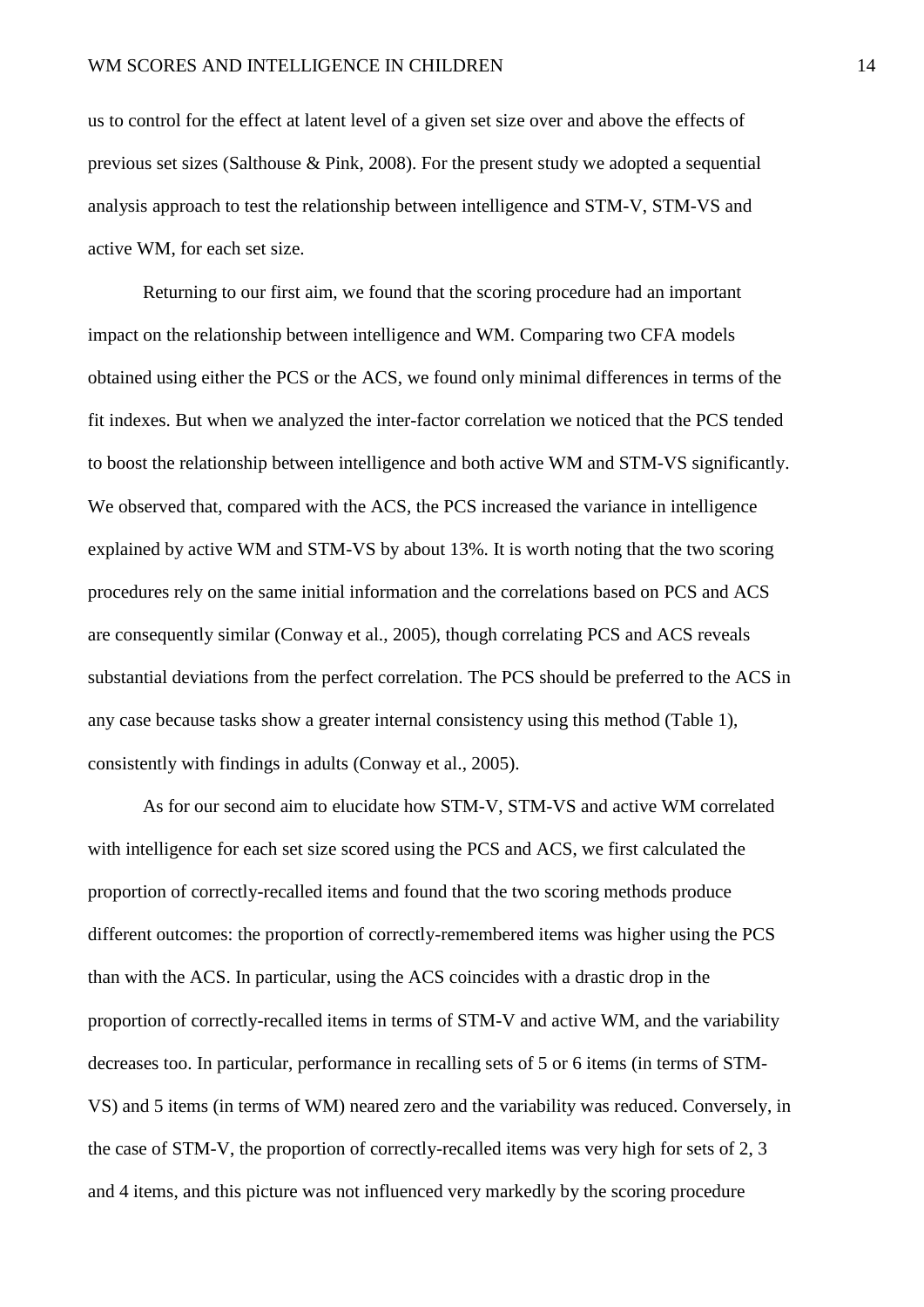adopted. A reduction in the variability should be effective in reducing individual differences, and therefore in reducing the relationship with intelligence. This finding was confirmed using sequential analysis.

We ran a series of sequential analyses on the relationship between intelligence and different set sizes in trials on STM-V, STM-VS and WM, scored using the PCS. Sequential analysis enabled us to correlate intelligence with a given set size after controlling for the effect carried over from the previous set size. The analyses showed that the greatest contribution of intelligence to performance in terms of active WM coincides with a set of two items to recall. We found smaller but significant effects of intelligence for sets of 3, 4 and 5 items. For STM-VS, there was a small but significant relationship between intelligence and sets of 2 and 3 items; a set of 4 items seemed to correlate more with intelligence, while small but significant effects emerged again for sets of 5 or 6 items. As for STM-V, we found that the relationship between intelligence and a set of 2 items was not significant, with a set of 3 the relationship was small but significant, with a set of 4 it was no longer significant, with a set of 5 it was significant and larger than with the smaller sets, and a set of 6 again no longer correlated significantly with intelligence. When the same analysis was run using the ACS, the results changed: the different scoring procedures had an effect on active WM and STM-VS with larger-sized sets of items, in which case the relationship with intelligence becomes smaller and insignificant. The ACS thus seems to influence findings for STM-VS and active WM when larger-sized sets of items have to be recalled.

The importance of our findings stems from the fact that they were obtained in a population of  $4<sup>th</sup>$ - and  $5<sup>th</sup>$ -graders, i.e., children at an age when the relationship between WM and intelligence is strong, but developmental changes are also underway (Demetriou, Spanoudis, Shayer, et al., 2013). Memory and controlled attention both seem to be involved in WM tasks and, as individuals grow older, they can store increasingly complex units of information (Pascual-Leone, 1970). Previous findings showed that children start to remember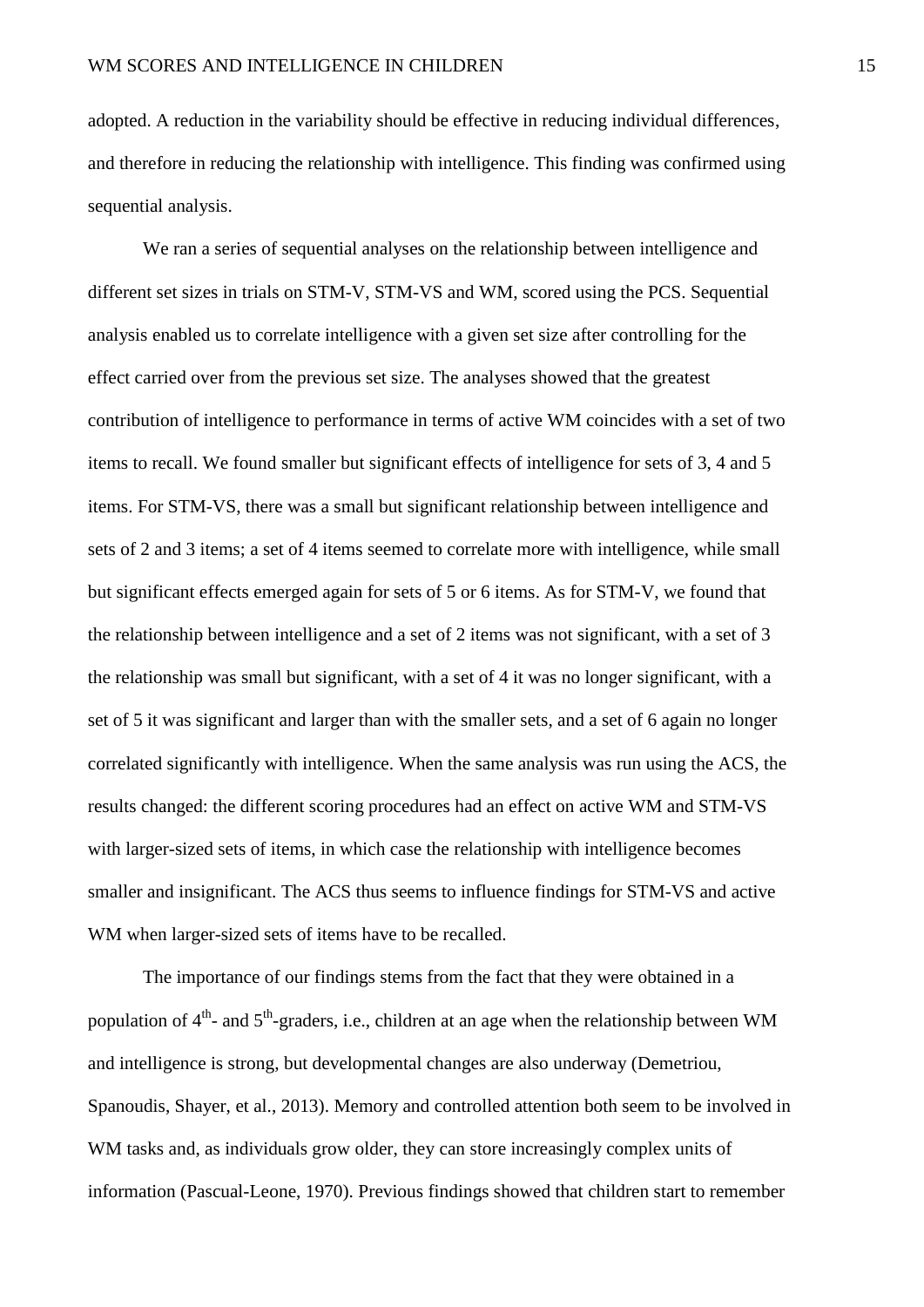more elements when cognitive changes are underway. In fact, changes in fluid intelligence are predicted by changes in WM in three different phases, or cycles, at 4-6, 8-10, and 13-16 years old, and these changes reflect differences in the processing demand of developmental acquisitions (Demetriou, Spanoudis, Shayer, et al., 2013; Demetriou, et al. 2014). Data from supra-span information could thus reflect a major reorganization of the mind, which can eventually enable children to remember more elements.

We believe that the increment in the WM and g relationship with the scoring procedure adopted stems from developmental changes that were occurring (the children in the present study were undergoing an important phase of transition). We might expect similar results in younger children (e.g., 4-6 years old) and older children (e.g., 13-15 years old), i.e., at ages in which transitions are occurring. In all of these age groups, we would expect the scoring procedure adopted to be relevant and ultimately boost the relationship between WM and g. This would happen because supra-span information, which is only taken into account by the PCS, would reflect important changes taking place during development. Conversely, we would not expect to find significant developmental changes in young adults - in active WM at least – and research seems to indicate, in fact, that the scoring procedure only affects STM (Unsworth & Engle, 2006; 2007).

It could be argued, however, that the relationship between intelligence STM-VS and active WM was weaker using the ACS because the lower variability can reduce individual differences, which can in turn reduce the correlations. We believe that the more restricted variability seems to be a "consequence" rather than a cause of the present findings. In developing children, when the mental units that can be handled on a given memory task reach a maximum degree of complexity, the mind tends to reorganize these units on a higher level (Demetriou, Efklides, & Platsidou, 1993). The scoring procedure is therefore crucial when testing children in "transition" between one level and another because children's WM capacity is rapidly reorganized and its capacity increases, and that is why the PCS may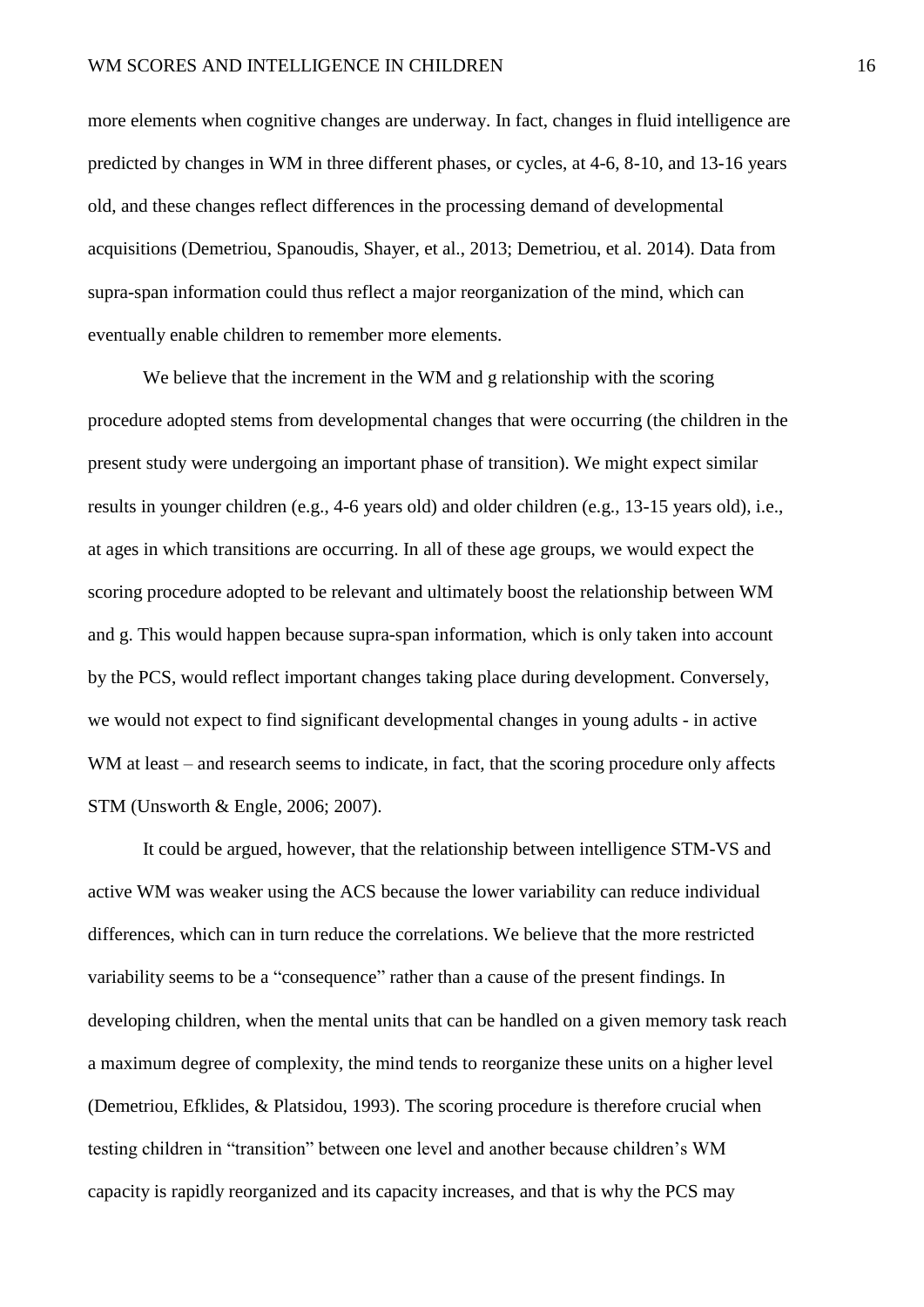provide additional information on the important changes taking place. The scoring method thus seems to "capture" naturally-occurring developmental changes in these children. On the other hand, an all-or-nothing approach like the ACS is unable to detect these changes, which can "eventually" result in a "compression" of individual differences, and a consequent weakening of the relationship with other constructs, such as intelligence.

We also found that the scoring procedure had a different influence on results in terms of STM-V and STM-VS. We further confirmed that verbal and visuospatial STM are distinguishable modalities, in children at least (Gathercole, Pickering, Ambridge, & Wearing, 2004; Giofrè, Mammarella, & Cornoldi, 2013). Between the  $4<sup>th</sup>$  and  $5<sup>th</sup>$  grades, however, there are some developmental changes in STM-VS, WM and g, while STM-V does not seem to develop. This finding is in line with the developmental literature showing that STM-VS and WM develop from the age of 4 to 10 years, while STM-V reaches a "plateau" at about 9 years old (Alloway, et al., 2006). In particular, we found that performance in terms of STM-V reveals a ceiling effect for sets of 2, 3 or 4 items. Performance in recalling a given number of items was influenced to some degree by item content. For instance, children tend to remember numbers better than visuospatial material (Demetriou et al., 1993), though the developmental trajectory seems to be similar (Gathercole et al., 2004). This could mean that children use strategies to separate verbal items into smaller sets. The use of strategy may reduce the relationship between STM-V and intelligence. In fact, when we look at STM-VS we found no ceiling effect for the smaller set sizes: this is probably because the visuospatial material is novel and children find it more difficult to use strategies even for the smaller-sized sets. A greater familiarity with verbal material can help to explain why STM-VS seems to be a better predictor of intelligence than STM-V, since intelligence (and fluid intelligence in particular) is needed to deal with new situations/materials (Horn & Cattell, 1966).

Our findings have some important theoretical implications. First, many studies investigating the relationship between intelligence and WM used the ACS (e.g., Demetriou,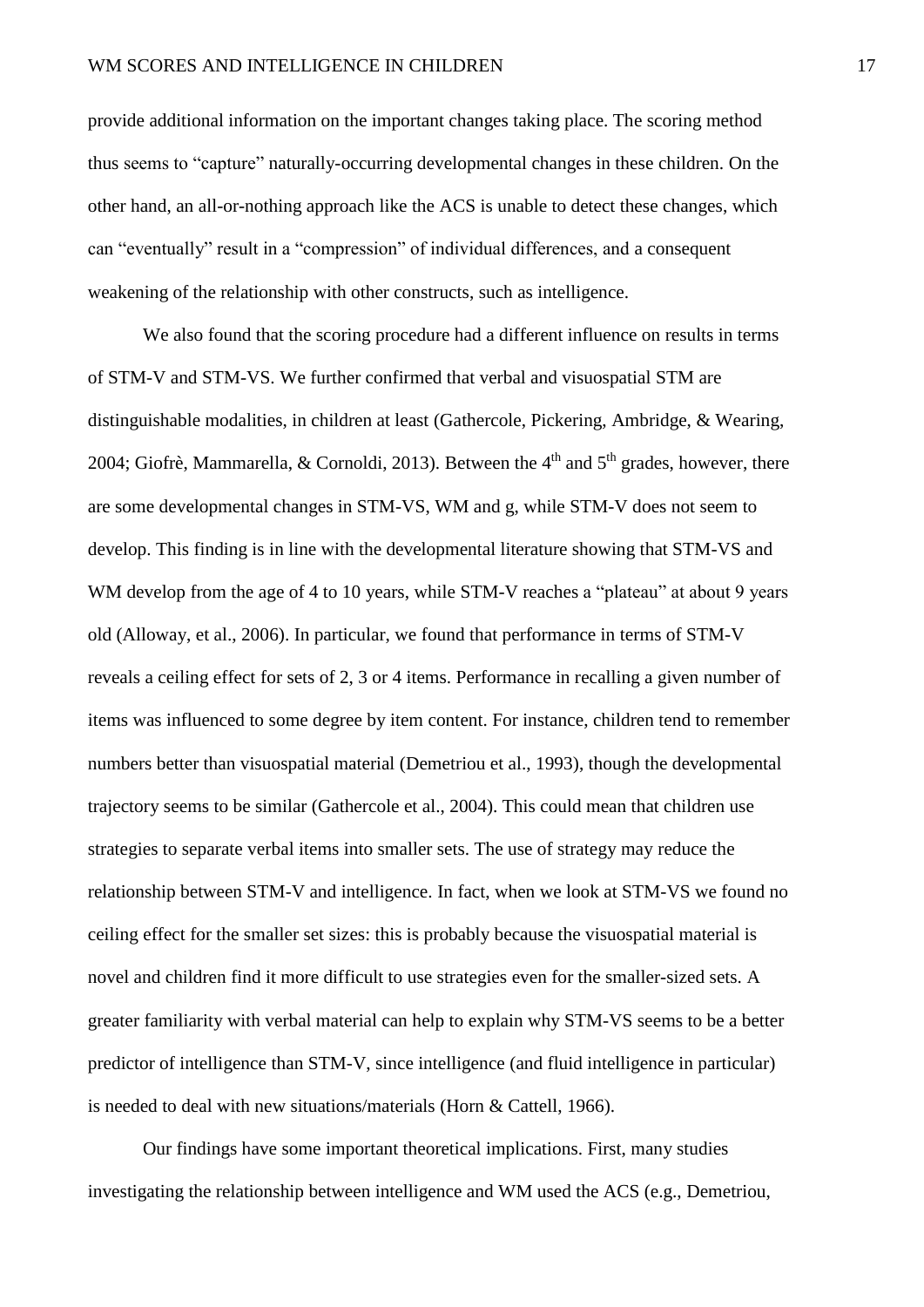Spanoudis, Shayer, et al., 2013; Engel De Abreu et al., 2010; Hornung et al., 2011), and other scoring methods traditionally used with children do not consider the effect of supra-span set sizes (e.g., Cowan et al., 2005; Cowan, Fristoe, Elliott, Brunner, & Saults, 2006). Such studies are likely to have underestimated the real relationship between WM and higher-order cognition. Theories on the development of WM and its relationship with higher-order cognition (e.g., the developmental-differential theory of the mind; Demetriou, Spanoudis, & Shayer, 2013; Demetriou, Spanoudis, Shayer, et al., 2013) would benefit from using the PCS instead of the ACS when the relationship between intelligence and WM is investigated.

Our findings may also have practical implications. For example, many batteries used in clinical settings rely on the ACS, but we have demonstrated here that individual differences are smaller when this scoring procedure is used. It would be better to use the PCS in clinical settings too because, by stressing individual differences, it would be more informative and ensure a greater discriminatory power of test batteries.

Though it contains some insightful findings, the present study also has some limitations that will need to be addressed in future studies. Further research is needed to clarify the effect of scoring method on different age groups. For instance, the scoring procedure has a different influence in adults, and concerns only STM, not WM. We estimated that the influence of the scoring procedure would be considerable in children in  $4<sup>th</sup>$  and  $5<sup>th</sup>$ grades, but this influence might produce different results in other age groups; further studies should therefore consider 4- to 6-year-old children and 13- to 15-year-old adolescents, for instance. Future studies should also include more set sizes. We only considered sets containing from 2 to 6 items, based on the typical performance of  $4<sup>th</sup>$ - and  $5<sup>th</sup>$ -graders reported in the literature (Gathercole, et al., 2004; Alloway, et al., 2006). Unfortunately, since the ACS was generally used in the developmental literature, it may be that using the PCS would reveal a unique relationship between intelligence and larger-sized sets (over and above the effects of the set sizes considered in the present study), particularly in the case of STM-V.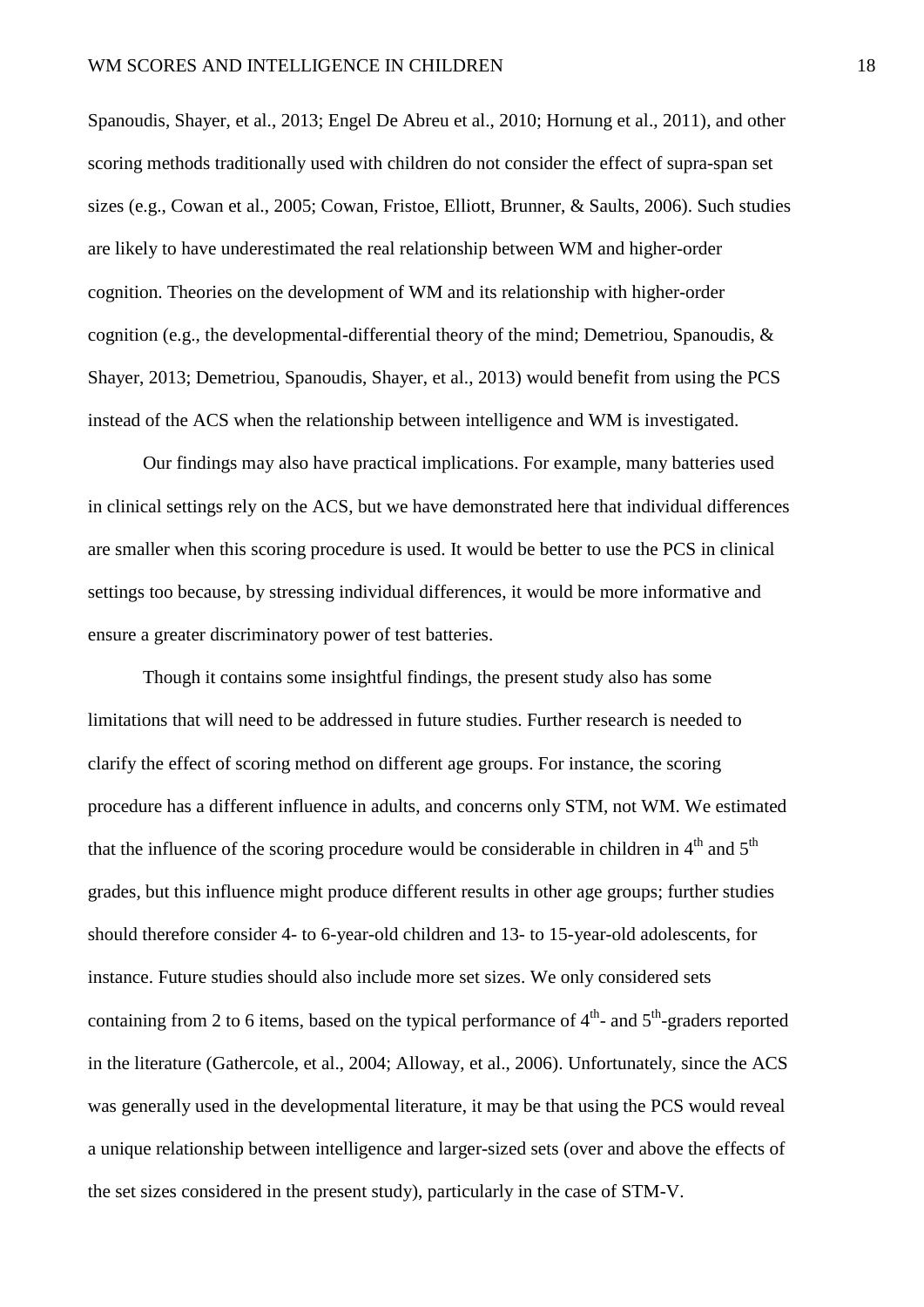In conclusion, although this issue seems to be very important, there is a paucity of research on the influence of scoring procedures. The present study contributes important theoretical and practical information on the influence of the scoring procedure used on the relationship identified between WM and intelligence in children.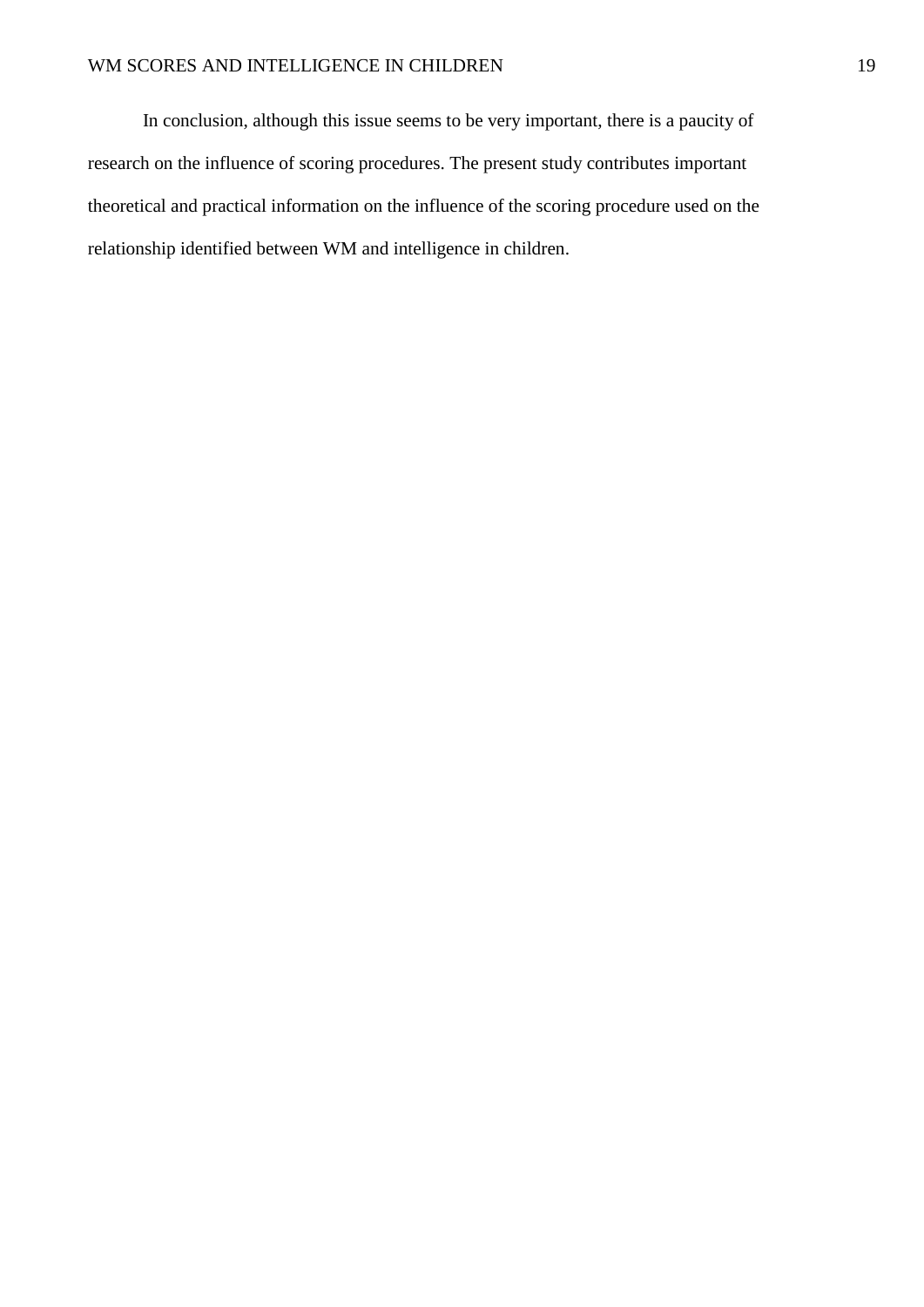#### **References**

- Ackerman, P. L., Beier, M. E., & Boyle, M. O. (2005). Working memory and intelligence: The same or different constructs? *Psychological Bulletin, 131*(1), 30–60. doi:10.1037/0033- 2909.131.1.30
- Alloway, T. P., & Alloway, R. G. (2010). Investigating the predictive roles of working memory and IQ in academic attainment. *Journal of Experimental Child Psychology*, *106*(1), 20–9. doi:10.1016/j.jecp.2009.11.003
- Alloway, T. P., Gathercole, S. E., & Pickering, S. J. (2006). Verbal and visuospatial short-term and working memory in children: are they separable? *Child Development*, *77*(6), 1698–716. doi:10.1111/j.1467-8624.2006.00968.x
- Alloway, T. P., Gathercole, S. E., Willis, C., & Adams, A.-M. (2004). A structural analysis of working memory and related cognitive skills in young children. *Journal of Experimental Child Psychology*, 87(2), 85–106. doi:10.1016/j.jecp.2003.10.002
- Alloway, T.P. & Passolunghi, MC. (2011). The relations between working memory and arithmetical abilities: A comparison between Italian and British children. *Learning and Individual Differences, 21*, 133-137. doi:10.1016/j.lindif.2010.09.013
- Baddeley, A. D. (2000). The episodic buffer: A new component of working memory? *Trends in Cognitive Sciences*, *4*(11), 417–423. doi:10.1016/S1364-6613(00)01538-2
- Baddeley, A. D., & Hitch, G. J. (1974). Working Memory. In G. A. Bower (Ed.), *The psychology of learning and motivation: Advances in research and theory* (Vol. 8, pp. 47–90). New York: Academic Press.
- Bollen, K. A. (1989). *Structural Equations with Latent Variables.* New York, NY: John Wiley & Sons.
- Borella, E., Carretti, B., & De Beni, R. (2008). Working memory and inhibition across the adult life-span. *Acta Psychologica*, *128*(1), 33–44. doi:10.1016/j.actpsy.2007.09.008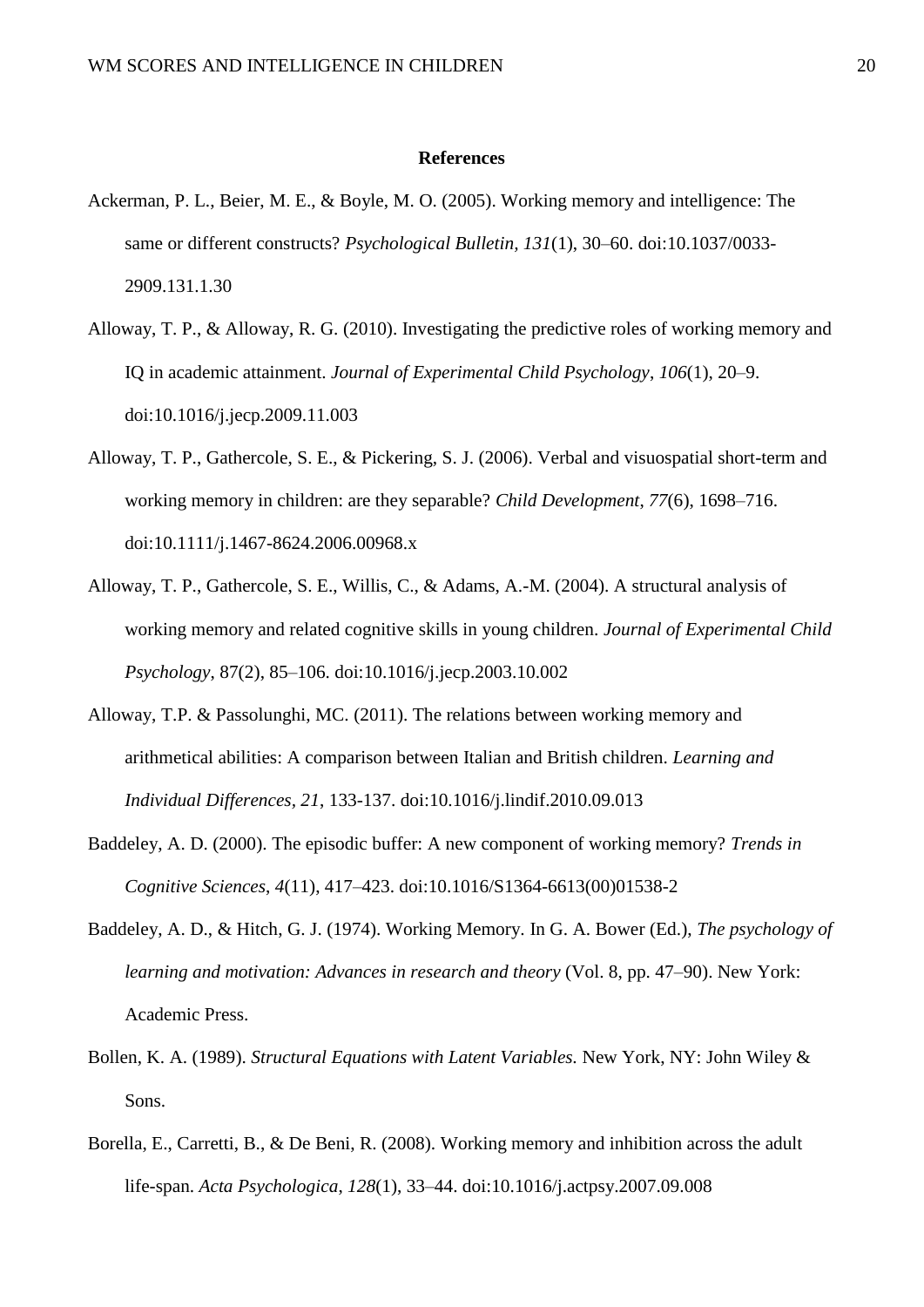- Carretti, B., Borella, E., Cornoldi, C., & De Beni, R. (2009). Role of working memory in explaining poor comprehenders performance: A meta-analysis. *Learning and Individual Differences, 19*, 246-251. doi:10.1016/j.lindif.2008.10.002
- Caviola, S., Mammarella, I. C., Cornoldi, C., & Lucangeli, D. (2009). A metacognitive visuospatial working memory training for children. *International Electronic Journal of Elementary Education, 2*, 122-136.
- Cohen, J., Cohen, P., West, S. G., & Aiken, L. S. (2003). *Applied multiple regression/correlation analysis for the behavioral sciences* (3rd ed.). Mahwah, NJ: Erlbaum.
- Colom, R., Abad, F. J., Rebollo, I., & Shih, P. C. (2005). Memory span and general intelligence: A latent-variable approach. *Intelligence, 33*(6), 623–642. doi:10.1016/j.intell.2005.05.006
- Conway, A. R. A., Kane, M. J., Bunting, M. F., Hambrick, D. Z., Wilhelm, O., & Engle, R. W. (2005). Working memory span tasks: A methodological review and user's guide. *Psychonomic Bulletin & Review, 12*(5), 769–786. doi:10.3758/BF03196772
- Conway, A. R. A., Kane, M. J., & Engle, R. W. (2003). Working memory capacity and its relation to general intelligence. *Trends in Cognitive Sciences*, *7*(12), 547–552. doi:10.1016/j.tics.2003.10.005
- Cornoldi, C., Giofrè, D., Calgaro, G., & Stupiggia, C. (2013). Attentional WM is not necessarily specifically related with fluid intelligence: the case of smart children with ADHD symptoms. *Psychological Research*, *77*(4), 508–515. doi:10.1007/s00426-012-0446-8
- Cornoldi, C., Giofrè, D., Orsini, A., & Pezzuti, L. (2014). Differences in the intellectual profile of children with intellectual vs. learning disability. *Research in Developmental Disabilities, 35*(9), 2224–2230. doi:10.1016/j.ridd.2014.05.013
- Cornoldi, C., Orsini, A., Cianci, L., Giofrè, D., & Pezzuti, L. (2013). Intelligence and working memory control: Evidence from the WISC-IV administration to Italian children. *Learning and Individual Differences*, *26*, 9–14. doi:10.1016/j.lindif.2013.04.005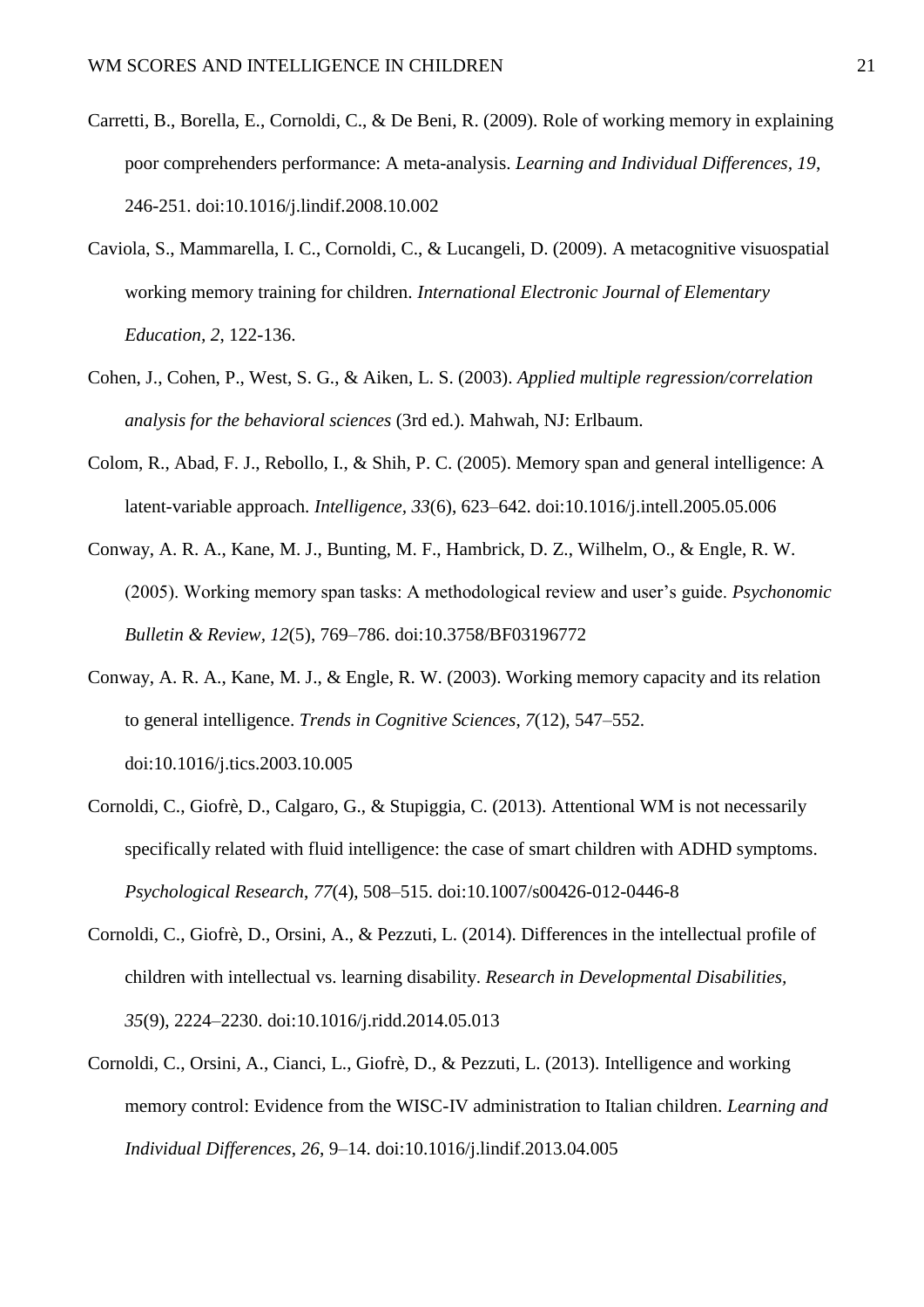- Cornoldi, C., & Vecchi, T. (2003). *Visuo-spatial working memory and individual differences*. Hove: Psychology Pr.
- Cowan, N., Elliott, E. M., Scott Saults, J., Morey, C. C., Mattox, S., Hismjatullina, A., & Conway, A. R. A. (2005). On the capacity of attention: its estimation and its role in working memory and cognitive aptitudes. *Cognitive Psychology*, *51*(1), 42–100. doi:10.1016/j.cogpsych.2004.12.001
- Cowan, N., Fristoe, N. M., Elliott, E. M., Brunner, R. P., & Saults, J. S. (2006). Scope of attention, control of attention, and intelligence in children and adults. *Memory & Cognition*, *34*(8), 1754–68. doi:10.3758/BF03195936
- Daneman, M., & Carpenter, P. A. (1980). Individual differences in working memory and reading. *Journal of Verbal Learning and Verbal Behavior*, *19*(4), 450–466. doi:10.1016/S0022- 5371(80)90312-6
- De Beni, R., Palladino, P., Pazzaglia, F., & Cornoldi, C. (1998). Increases in intrusion errors and working memory deficit of poor comprehenders. *The Quarterly Journal of Experimental Psychology*, *51*(2), 305–20. doi:10.1080/713755761
- Deary, I. J., Strand, S., Smith, P., & Fernandes, C. (2007). Intelligence and educational achievement. *Intelligence*, *35*(1), 13–21. doi:10.1016/j.intell.2006.02.001
- Demetriou, A., Efklides, A., & Platsidou, M. (1993). The architecture and dynamics of developing mind: Experiential structuralism as a frame for unifying cognitive developmental theories. *Monographs of the Society for Research in Child Development*, *58*, v–167.
- Demetriou, A., Spanoudis, G., & Shayer, M. (2013). Developmental intelligence: From empirical to hidden constructs. *Intelligence*, *41*(5), 744–749. doi:10.1016/j.intell.2013.07.014
- Demetriou, A., Spanoudis, G., Shayer, M., Mouyi, A., Kazi, S., & Platsidou, M. (2013). Cycles in speed-working memory-G relations: Towards a developmental–differential theory of the mind. *Intelligence*, *41*(1), 34–50. doi:10.1016/j.intell.2012.10.010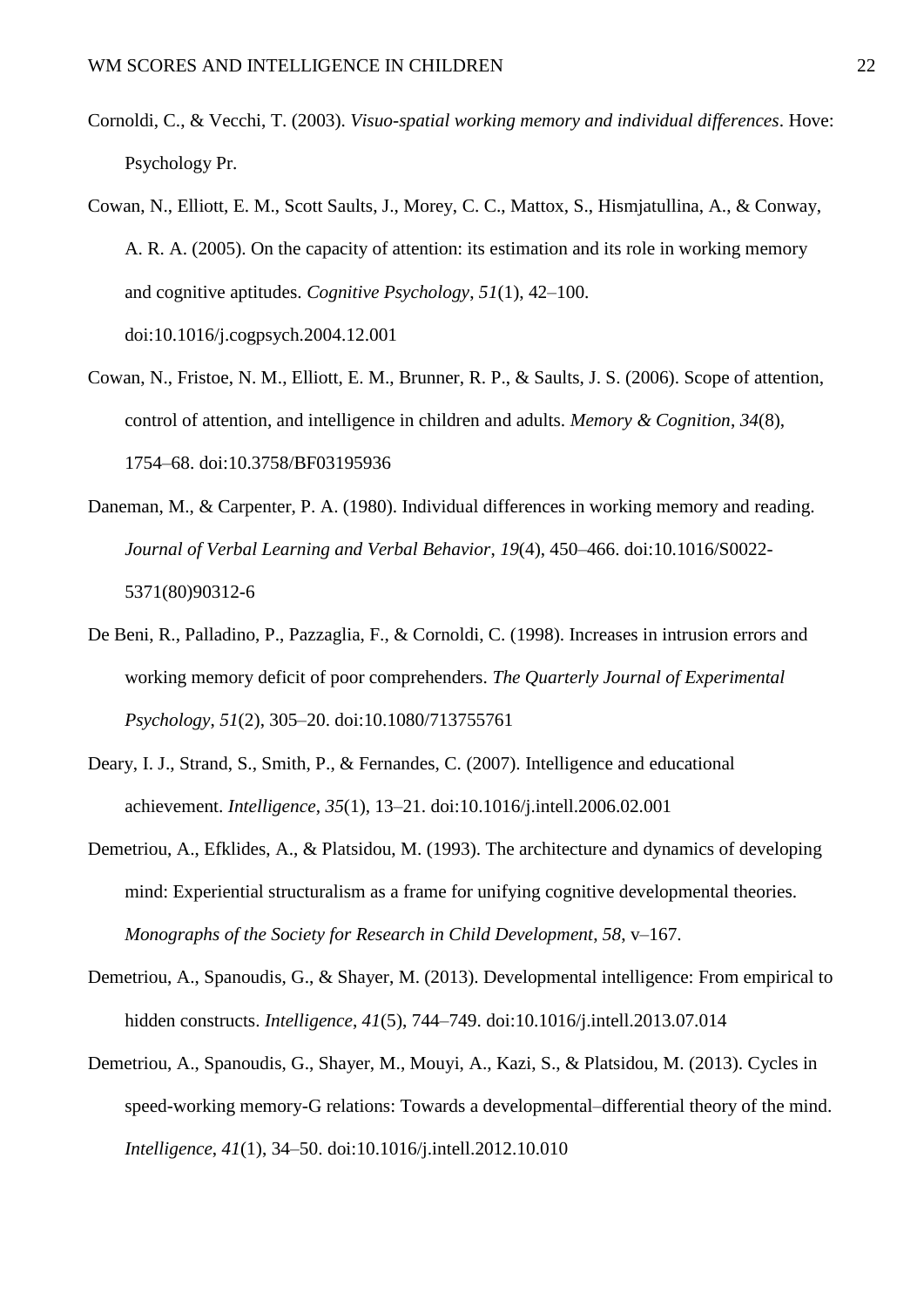- Demetriou, A., Spanoudis, G., Shayer, M., van der Ven, S., Brydges, C. R., Kroesbergen, E., … Swanson, H. L. (2014). Relations between speed, working memory, and intelligence from preschool to adulthood: Structural equation modeling of 14 studies. *Intelligence, 46*, 107–121. doi:10.1016/j.intell.2014.05.013
- Engel De Abreu, P. M. J., Conway, A. R. A., & Gathercole, S. E. (2010). Working memory and fluid intelligence in young children. *Intelligence*, *38*(6), 552–561. doi:10.1016/j.intell.2010.07.003
- Engle, R. W., Tuholski, S. W., Laughlin, J. E., & Conway, A. R. A. (1999). Working memory, short-term memory, and general fluid intelligence: A latent-variable approach. *Journal of Experimental Psychology: General*, *128*(3), 309–331. doi:10.1037/0096-3445.128.3.309
- Gathercole, S. E., Pickering, S. J., Ambridge, B., & Wearing, H. (2004). The structure of working memory from 4 to 15 years of age. *Developmental Psychology*, *40*(2), 177–90. doi:10.1037/0012-1649.40.2.177
- Giofrè, D., Mammarella, I. C., & Cornoldi, C. (2013). The structure of working memory and how it relates to intelligence in children. *Intelligence*, *41*(5), 396–406. doi:10.1016/j.intell.2013.06.006
- Giofrè, D., Mammarella, I. C., & Cornoldi, C. (2014). The relationship between geometry, working memory and intelligence in children. *Journal of Experimental Child Psychology, 123*, 112– 128. doi:10.1016/j.jecp.2014.01.002
- Giofrè, D., Mammarella, I. C., Ronconi, L., & Cornoldi, C. (2013). Visuospatial working memory in intuitive geometry, and in academic achievement in geometry. *Learning and Individual Differences*, *23*, 114–122. doi:10.1016/j.lindif.2012.09.012
- Gottfredson, L. (1997). Mainstream science on intelligence: An editorial with 52 signatories, history, and bibliography. *Intelligence*, *24*(1), 13–23. doi:10.1016/S0160-2896(97)90011-8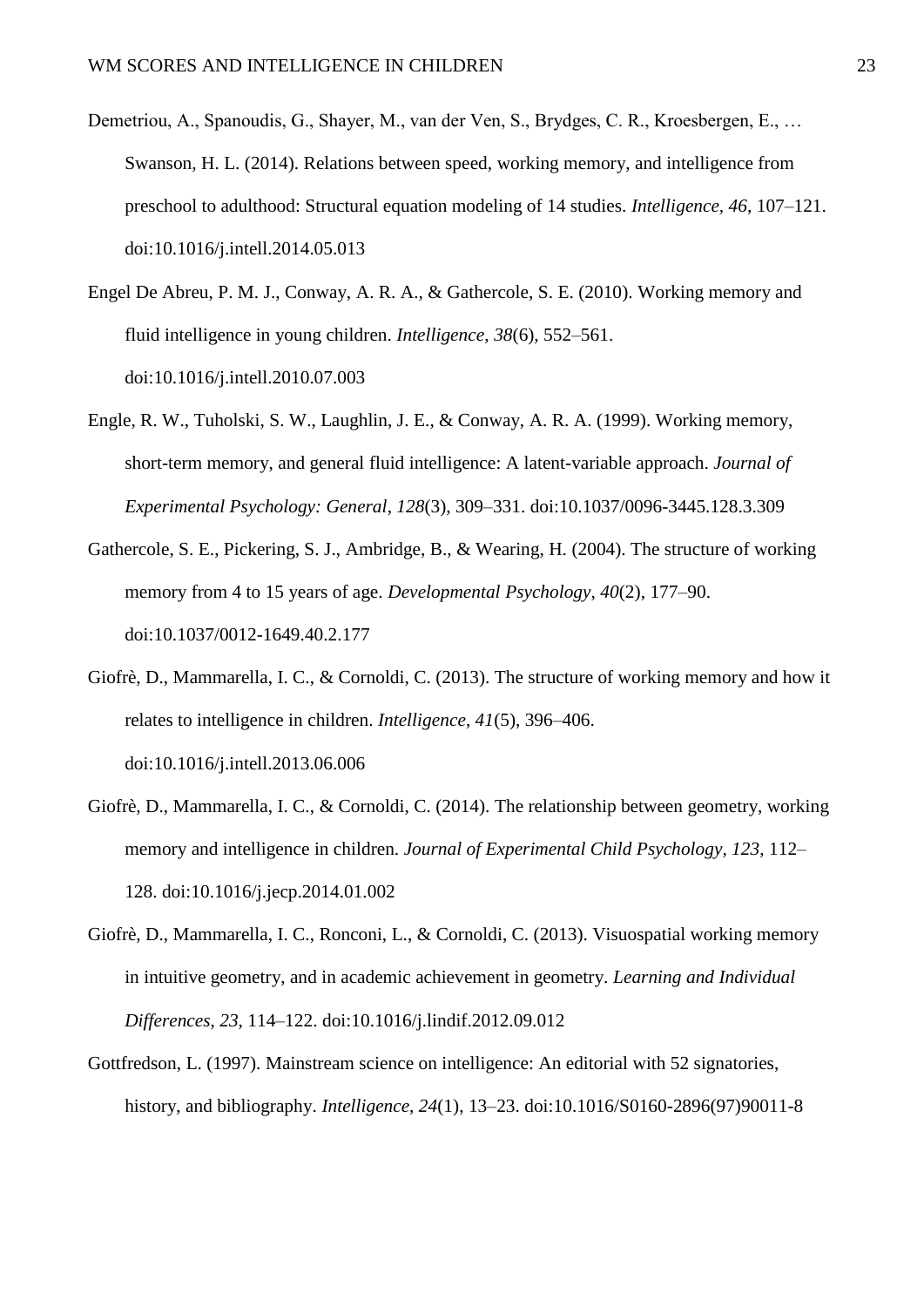- Hoerger, M. (2013). ZH: An updated version of Steiger's Z and web-based calculator for testing the statistical significance of the difference between dependent correlations. Retrieved from http://www.psychmike.com/dependent\_correlations.php
- Horn, J. L., & Cattell, R. B. (1966). Refinement and test of the theory of fluid and crystallized general intelligences. *Journal of Educational Psychology*, *57*(5), 253–270. doi:10.1037/h0023816
- Hornung, C., Brunner, M., Reuter, R. A. P., & Martin, R. (2011). Children's working memory: Its structure and relationship to fluid intelligence. *Intelligence*, *39*(4), 210–221. doi:10.1016/j.intell.2011.03.002
- Hu, L., & Bentler, P. M. (1999). Cutoff criteria for fit indexes in covariance structure analysis: Conventional criteria versus new alternatives. *Structural Equation Modeling*, *6*(1), 1–55. doi:10.1080/10705519909540118
- Jöreskog, K. G., & Sörbom, D. (2002). *PRELIS 2 User's Reference Guide. (Third Edit.)*. Lincolnwood, IL: Scientific Software International.
- Jöreskog, K. G., & Sörbom, D. (2006). *LISREL for Windows [Computer software].* Lincolnwood, IL: Scientific Software International.
- Kane, M. J., Hambrick, D. Z., & Conway, A. R. A. (2005). Working memory capacity and fluid intelligence are strongly related constructs: Comment on Ackerman, Beier, and Boyle (2005). *Psychological Bulletin, 131*(1), 66–71; Author's reply 72–5. doi:10.1037/0033-2909.131.1.66
- Kyllonen, P. C., & Christal, R. E. (1990). Reasoning ability is (little more than) working-memory capacity?! *Intelligence*, *14*(4), 389–433. doi:10.1016/S0160-2896(05)80012-1
- Mammarella, I. C., Borella, E., Pastore, M., & Pazzaglia, F. (2013). The structure of visuospatial memory in adulthood. *Learning and Individual Differences, 25*, 99–110. doi:10.1016/j.lindif.2013.01.014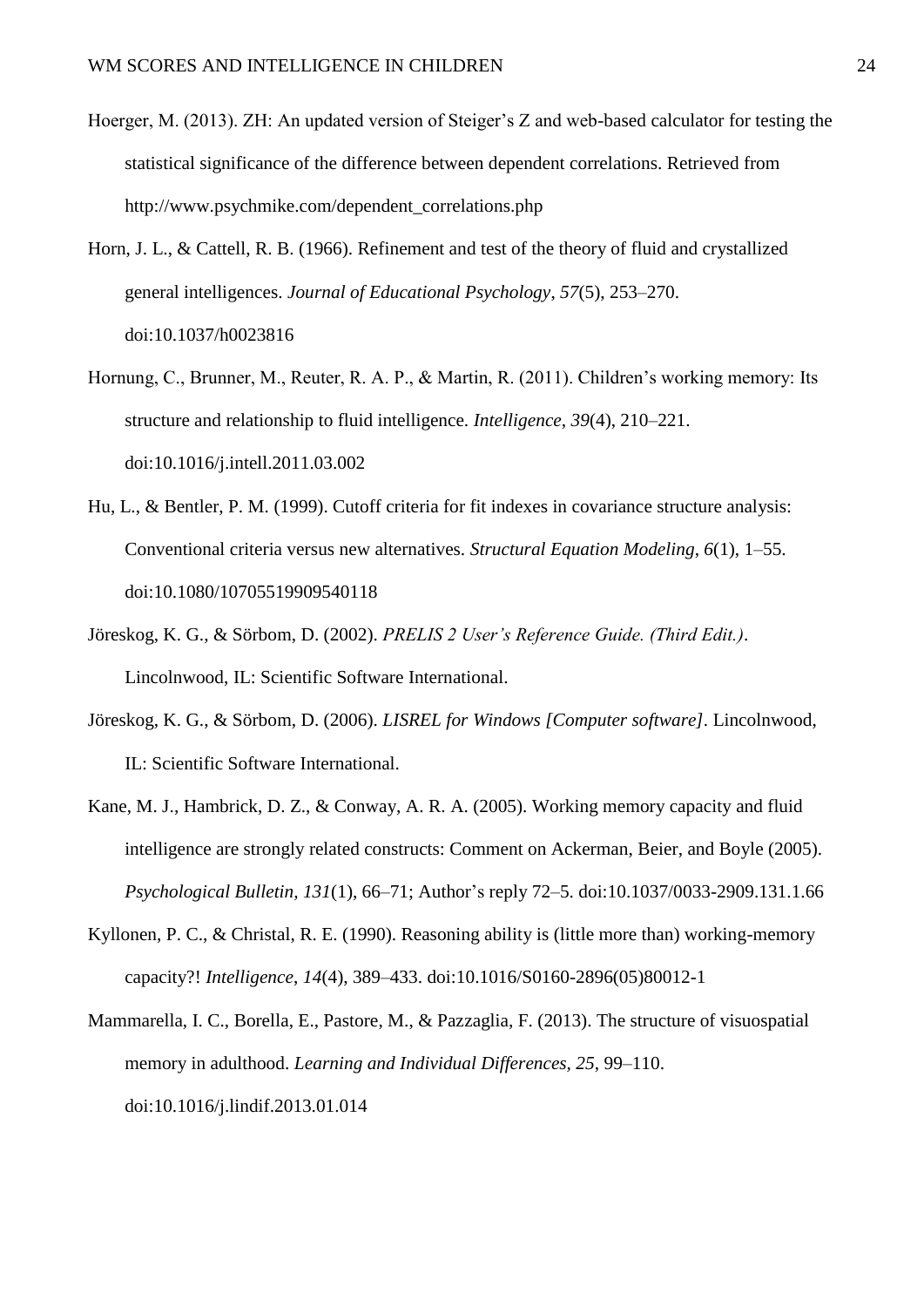- Mammarella, I. C., Pazzaglia, F., & Cornoldi, C. (2008). Evidence for different components in children's visuospatial working memory. *British Journal of Developmental Psychology*, *26*(3), 337–355. doi:10.1348/026151007X236061
- Martinussen, R., Hayden, J., Hogg-Johnson, S., & Tannock, R. (2005). A meta-analysis of working memory impairments in children with attention-deficit/hyperactivity disorder. *Journal of American Academy of Child & Adolescent Psychiatry, 44*, 377-384. doi:10.1097/01
- Palladino, P. (2005). Uno strumento per esaminare la memoria di lavoro verbale in bambini di scuola elementare: taratura e validità [A test for examining WM in primary school: Standardization and validity]. *Psicologia Clinica Dello Sviluppo*, (25), 129–150. doi:10.1449/20152
- Pascual-Leone, J. (1970). A mathematical model for the transition rule in Piaget's developmental stages. *Acta Psychologica*, *32*, 301–345. doi:10.1016/0001-6918(70)90108-3
- Passolunghi, M. C., Mammarella, I. C. & Altoè, G. M. (2008). Cognitive abilities as precursors of the early acquisition of mathematical skills. *Developmental Neuropsychology, 33*, 229-250. doi:10.1080/87565640801982320
- Raven, J., Raven, J. C., & Court, J. H. (1998). *Raven manual, section 2 (coloured progressive matrices)*. Oxford, England: Oxford Psychologist Press.
- Swanson, H. L., & Siegel, L. S. (2001). Learning disabilities as a working memory deficit. *Issues in Education: Contributions for Educational Psychology, 7*, 1–48.
- Salthouse, T. A., & Pink, J. E. (2008). Why is working memory related to fluid intelligence? *Psychonomic Bulletin & Review*, *15*(2), 364–71. doi:10.3758/PBR.15.2.364
- Schmidt, F. L., & Hunter, J. (2004). General mental ability in the world of work: occupational attainment and job performance. *Journal of Personality and Social Psychology*, *86*(1), 162–73. doi:10.1037/0022-3514.86.1.162
- Steiger, J. H. (1980). Tests for comparing elements of a correlation matrix. *Psychological Bulletin*, *87*(2), 245–251. doi:10.1037/0033-2909.87.2.245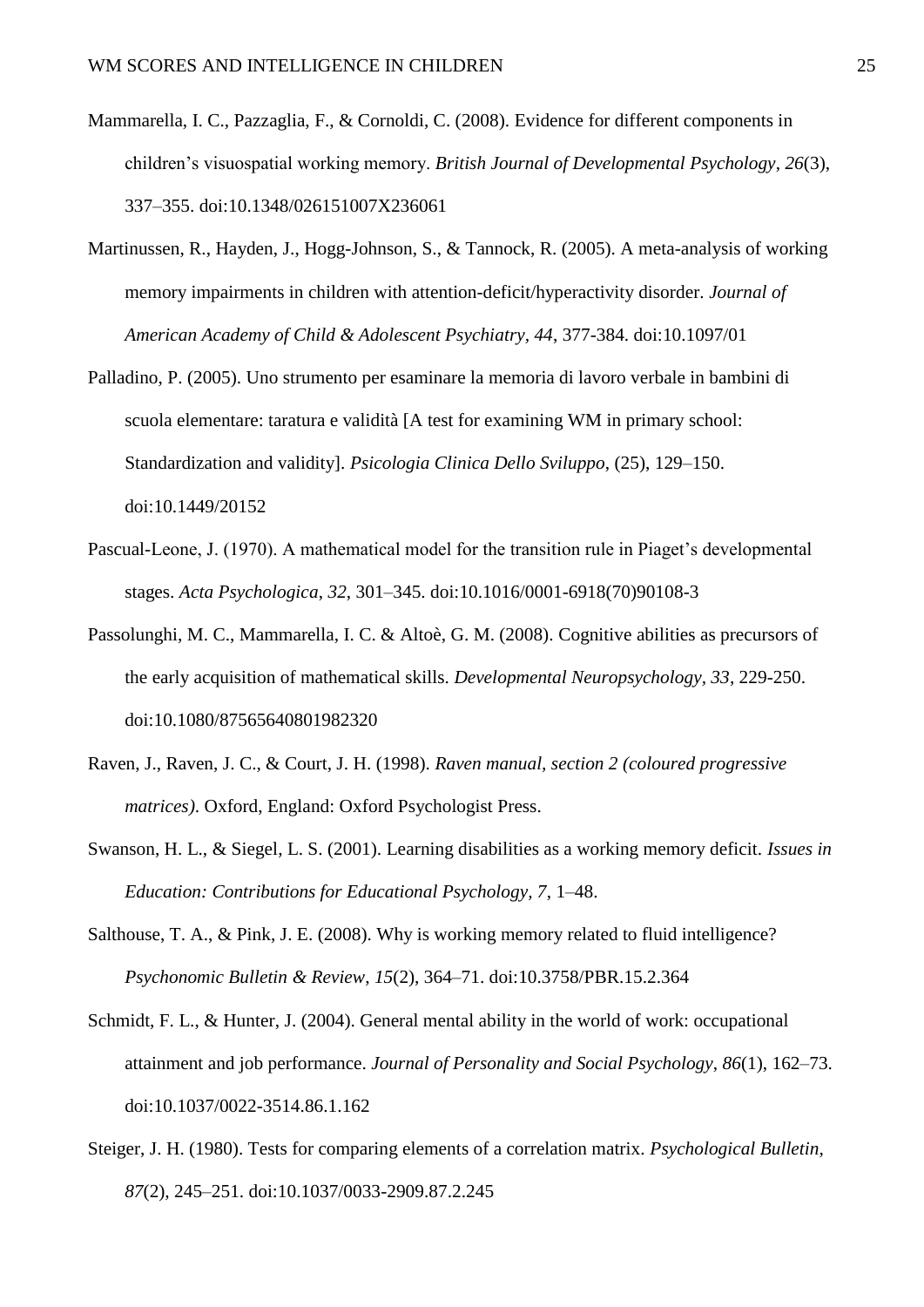- Thurstone, L. L., & Thurstone, T. G. (1963). *Primary mental abilities*. Chicago, IL: Science Research.
- Träff, U. (2013). The contribution of general cognitive abilities and number abilities to different aspects of mathematics in children. *Journal of Experimental Child Psychology*, *116*(2), 139– 156. doi:10.1016/j.jecp.2013.04.007
- Unsworth, N., & Engle, R. W. (2006). Simple and complex memory spans and their relation to fluid abilities: Evidence from list-length effects. *Journal of Memory and Language*, *54*(1), 68–80. doi:10.1016/j.jml.2005.06.003
- Unsworth, N., & Engle, R. W. (2007). On the division of short-term and working memory: An examination of simple and complex span and their relation to higher order abilities. *Psychological Bulletin*, *133*(6), 1038–66. doi:10.1037/0033-2909.133.6.1038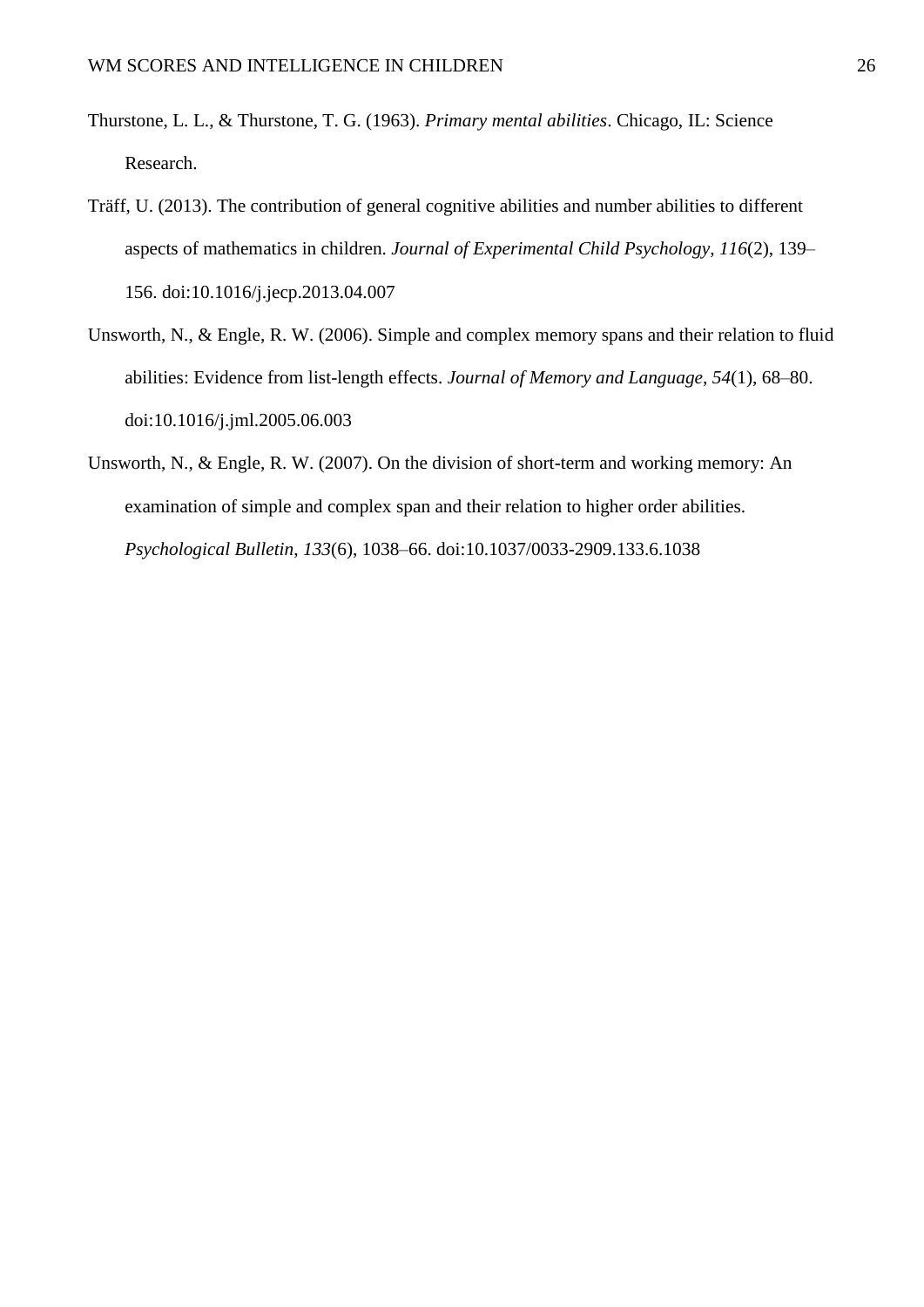Footnotes.

 $2^2$  To take the children's different ages into account, we ran a series of regressions using each indicator as a response variable and age in months as a predictor; from each regression we obtained residuals, which were then correlated to obtain a correlation matrix. This method is statistically equivalent to a partial correlation analysis.

<sup>3</sup> We chose not to include the Visual Pattern Test (active version; VPTA) in the WM composite for two reasons: 1) in order to include a consistent number of indicators in each factor (i.e., two indicators per factor); and 2) because the VPTA factor loading on the WM factor was lower than the CWMS and LST factor loadings (see Giofrè, Mammarella, & Cornoldi, 2013). It is worth noting that the results changed very little when the VPTA was included in the analyses (data not shown).

 $4$  We first performed a regression including STM (-V and –VS) and WM as predictors of intelligence, showing that the variance explained in the g-factor was higher when the PCS was used ( $R^2$ =.651; with  $\beta$ = -.37, .40,.81 *ps* < .001 for STM-V, STM-VS, and WM respectively) than when the ACS was used ( $R^2$ =.469; with β=-.05 *p* = .593; β=.28 and .55 *ps* < .001 for STM-VS, and WM respectively). Notably, STM-V and WM correlated very closely and when they were included together in the PCS regression, as predictors of g, STM-V tended to have a negative beta. We therefore decided to omit the STM-V, which could not contribute uniquely to explaining intelligence.

 $<sup>5</sup>$  For each set size, we first averaged the performances in the three trials for each</sup> indicator and then, for each factor, we averaged the medium performance in the two indicators [e.g.,  $((3+2+1)/9 + (3+3+2)/9)/2 = .778$ ]. In SSPAN we used only two trials instead of three for the set of 2 items because the children's performance was extremely poor. This was due to a single syllable being used, which proved extremely difficult for the children to recognize.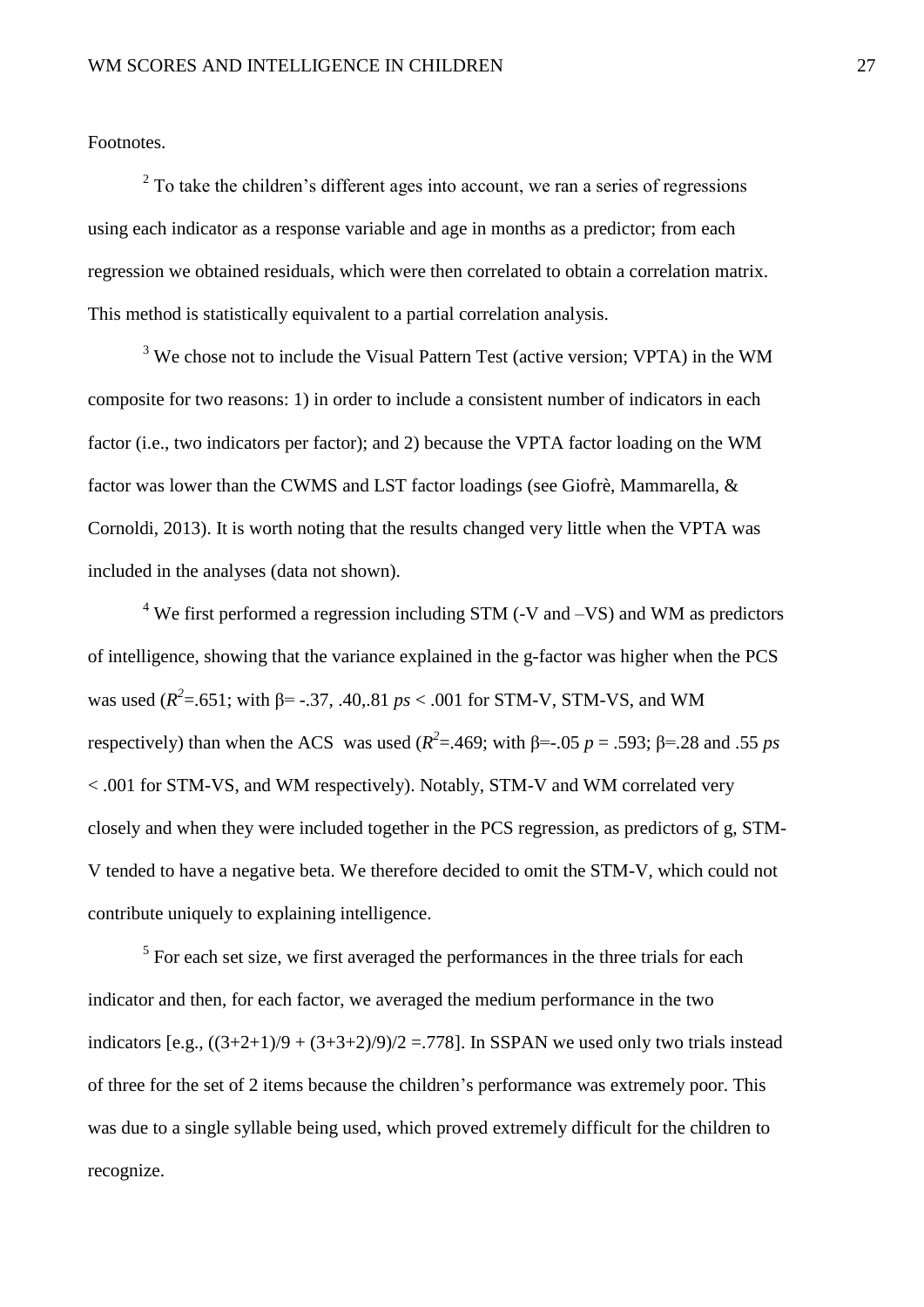# Table 1

*Partial correlations (controlling for age), means (M), standard deviations (SD), and reliabilities for the measures of g and WM.*

|                                                                              |                                               |  |  | $1 \t2 \t3 \t4 \t5 \t6 \t7 \t8$               |  | 9 <sub>1</sub> | $M$ SD $\alpha$ |  |
|------------------------------------------------------------------------------|-----------------------------------------------|--|--|-----------------------------------------------|--|----------------|-----------------|--|
| $\mathcal{S}$                                                                |                                               |  |  |                                               |  |                |                 |  |
| 28.26 4.93 82 177 28.26 177 28.26 179 235 170 235 201                        |                                               |  |  |                                               |  |                |                 |  |
|                                                                              |                                               |  |  |                                               |  |                |                 |  |
|                                                                              |                                               |  |  |                                               |  |                |                 |  |
| STM-V                                                                        |                                               |  |  |                                               |  |                |                 |  |
| 60. 9.74. 374 30.60 3.74. 374. 375. 199. 503. -- 272. 258. 251. 258. 4 SSPAN |                                               |  |  |                                               |  |                |                 |  |
| 5 DSPAN .127 .187 .240 .541 - .218 .153 .405 .427 38.0510.70.66              |                                               |  |  |                                               |  |                |                 |  |
| STM-VS                                                                       |                                               |  |  |                                               |  |                |                 |  |
| 6 MSTG .290 .381 .393 .249 .261 - .559 .257 .264 24.8611.35.74               |                                               |  |  |                                               |  |                |                 |  |
| 7 MSTNG .313 .363 .387 .349 .315 .720 - .253 .127  12.78 7.09 .56            |                                               |  |  |                                               |  |                |                 |  |
| <b>WM</b>                                                                    |                                               |  |  |                                               |  |                |                 |  |
| 8 CWMS .309 .340 .485 .397 .386 .292 .297 - .540 .65 .65 .60 .65             |                                               |  |  |                                               |  |                |                 |  |
| .76. 367. 13.21 — 544. 266. 299. 462. 390. 462. 390. 402. 295. 216. 544      |                                               |  |  |                                               |  |                |                 |  |
| M                                                                            | 28.2616.3020.7341.8046.2839.5029.5326.5727.43 |  |  |                                               |  |                |                 |  |
| SD                                                                           |                                               |  |  | 4.93 4.08 7.34 8.58 8.15 10.1410.03 6.65 6.78 |  |                |                 |  |
| $\alpha$                                                                     |                                               |  |  | .82 .78 .93 .70 .69 .83 .83 .78 .83           |  |                |                 |  |

*Note*. Partial correlations, after partialing out age, and descriptive statistics; the Partial Credit Score is below and the Absolute Credit Score is above the diagonal; all coefficients ≥.148 are significant at .05 level; CPM=colored progressive matrices; PMA-R=primary verbal abilities, reasoning; PMA-V=primary mental abilities, verbal; *S*SPAN=syllable span; DSPAN=number span; MSTG=matrix span task, grid; MSTNG=matrix span task, no-grid; CWMS=categorization working memory span; LST=listening span task;  $\alpha$  = *Cronbach's alpha*.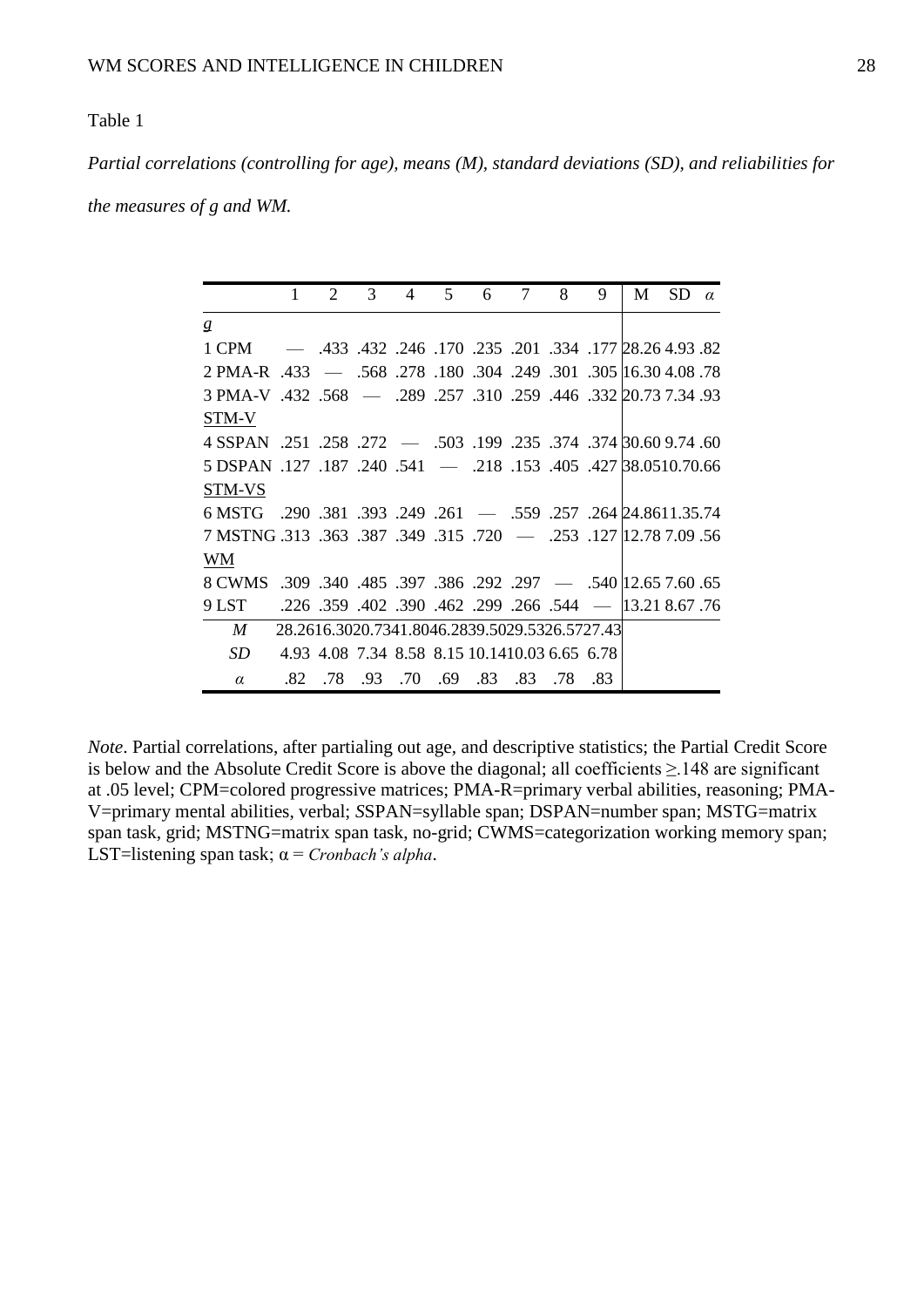|  | Table 2. Factor loadings and inter-factor correlations for the measurement model (PCS and |  |  |  |
|--|-------------------------------------------------------------------------------------------|--|--|--|
|--|-------------------------------------------------------------------------------------------|--|--|--|

# *ACS)*

| Factor loading matrix           |              |             |             |             |             |
|---------------------------------|--------------|-------------|-------------|-------------|-------------|
|                                 |              | g           | STM-V       | STM-VS      | <b>WM</b>   |
|                                 | <b>CPM</b>   | $.56 - .57$ |             |             |             |
|                                 | PMA-R        | $.72 - .72$ |             |             |             |
| 3                               | <b>PMA-V</b> | $.80 - .79$ |             |             |             |
| 4                               | <b>SSPAN</b> |             | $.72 - .69$ |             |             |
| 5                               | <b>DSPAN</b> |             | $.76 - .73$ |             |             |
| 6                               | <b>MSTG</b>  |             |             | $.82 - .82$ |             |
|                                 | <b>MSTNG</b> |             |             | $.88 - .68$ |             |
| 8                               | <b>CWMS</b>  |             |             |             | $.74 - .77$ |
| 9                               | <b>LST</b>   |             |             |             | $.73 - .70$ |
| Inter-factor correlation matrix |              |             |             |             |             |
|                                 | g            |             | .474        | .495        | .636        |
|                                 | STM-V        | .429        | 1           | .370        | .752        |
|                                 | STM-VS       | .591        | .477        |             | .418        |
|                                 | WM           | .710        | .753        | .456        |             |

*Note*. All the paths and correlations are significant *p*<.05; Partial Credit Score (PCS) on the left (factor loadings) and below (inter-factor correlations) the diagonal; Absolute Credit Score (ACS) on the right (factor loadings) and above (inter-factor correlations) the diagonal; CPM=colored progressive matrices; PMA-R=primary verbal abilities, reasoning; PMA-V=primary mental abilities, verbal; SSPAN=syllable span; DSPAN=number span; MSTG=matrix span task, grid; MSTNG=matrix span task, no-grid; CWMS=categorization working memory span; LST=listening span task.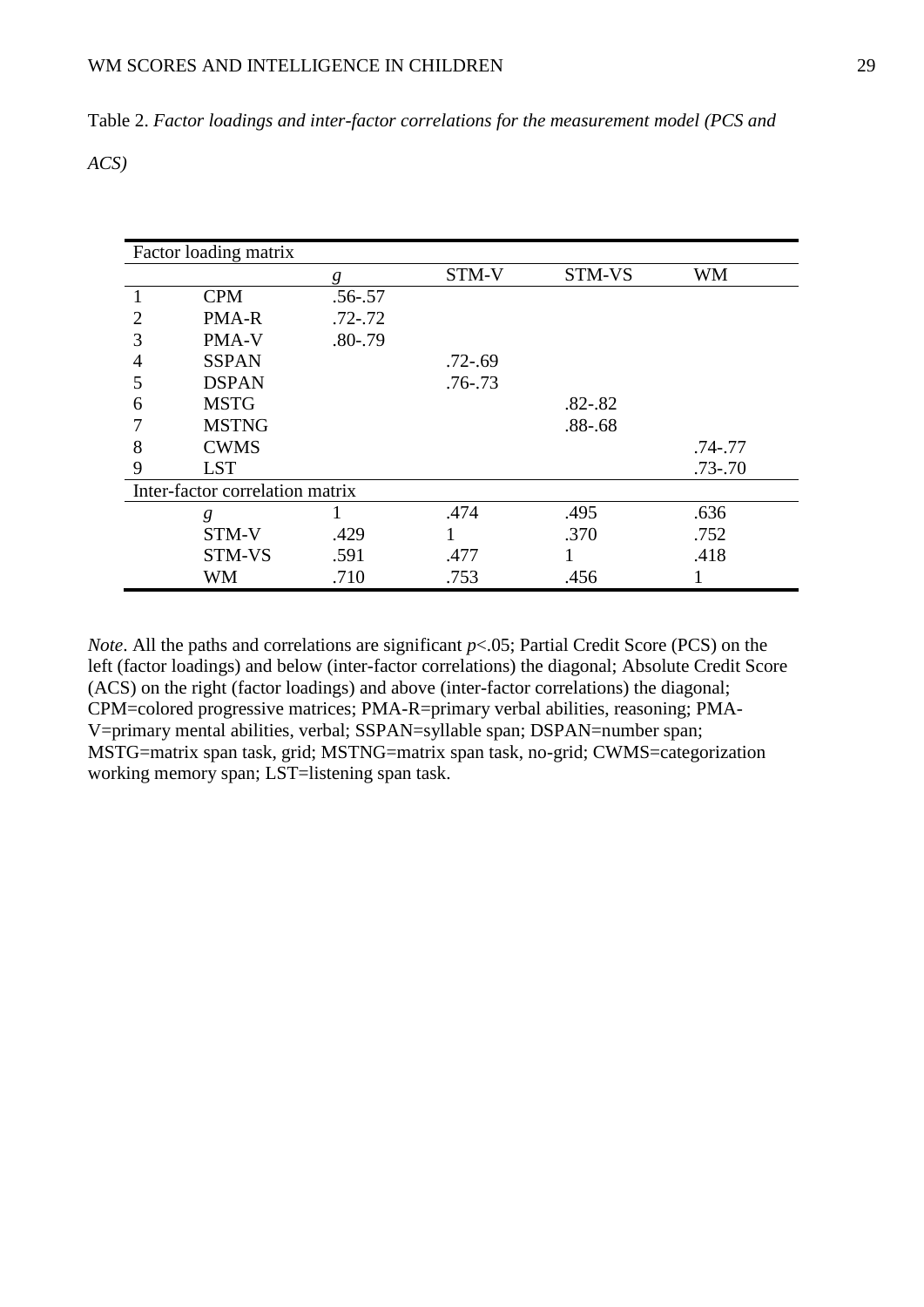# Table 3

*Fit indices for different CFA analyses for relationship between WM and g* 

| Model $\gamma_M^2(df)$ p RMSEA SRMR CFI NNFI |  |                             |                             |
|----------------------------------------------|--|-----------------------------|-----------------------------|
| (1) PCS $18.14(21)$ .640 <.01                |  | $.03 \quad 1.00 \quad 1.01$ |                             |
| $(2)$ ACS 21.20 $(21)$ .447 <.01             |  |                             | $.03 \quad 1.00 \quad 1.00$ |

*Note*.  $\chi_M^2$  = model chi-square, *RMSEA* = root mean square error of approximation, *SMSR* = standardized root mean square residuals, *CFI* = comparative fit index, *NNFI* = non-normed fit index.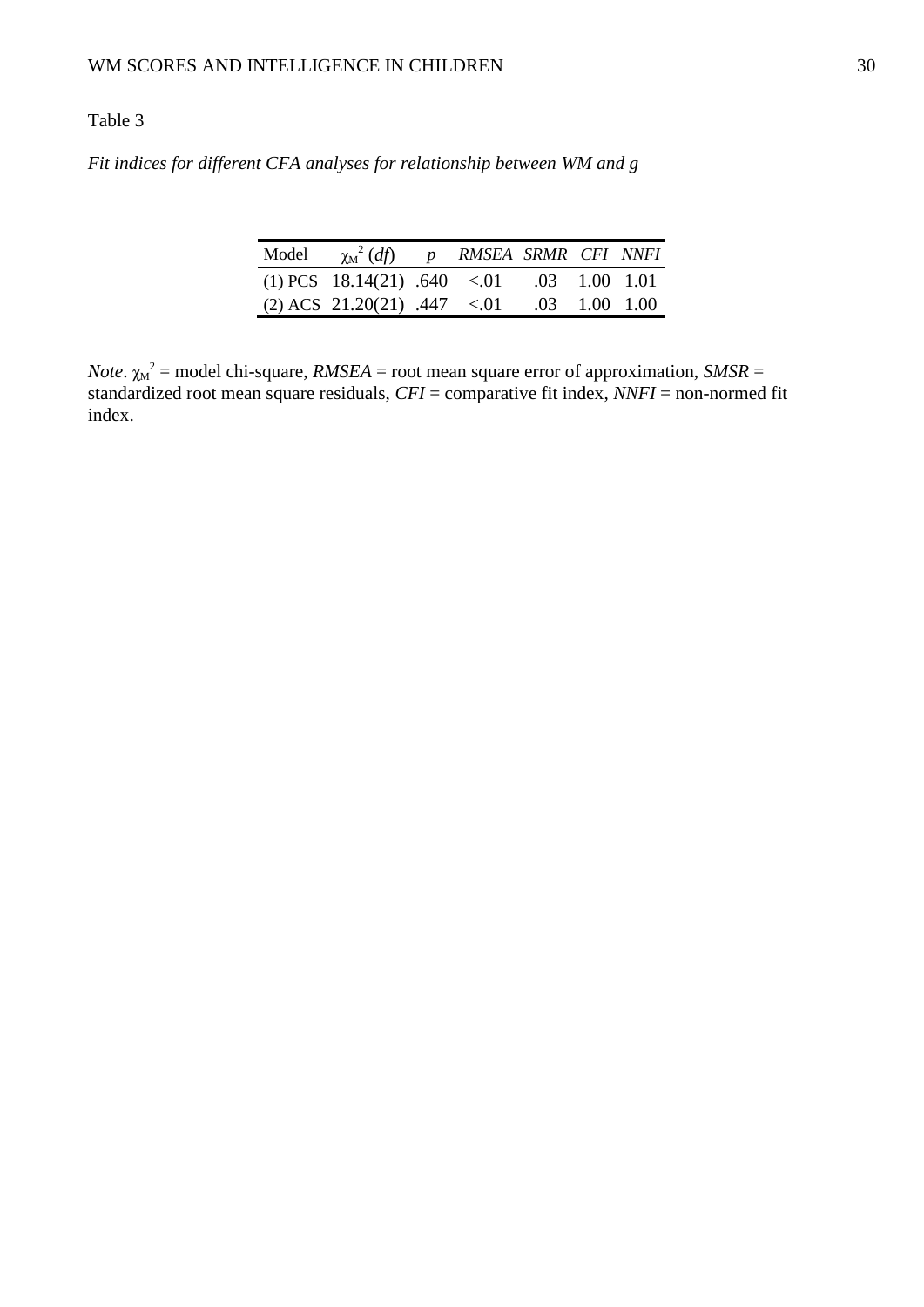# Table 4

|                                | <b>PCS</b>                          | <b>ACS</b>            |
|--------------------------------|-------------------------------------|-----------------------|
| Parameter estimates            |                                     |                       |
| Age (factor) $\rightarrow$ Age | $1^{\rm F}$                         | $1^{\rm F}$           |
| $g \rightarrow CPM$            | $.54$ <sup>*</sup>                  | $.55^*$               |
| $g \rightarrow PMA-R$          | $.74*$                              | $.74*$                |
| $g \rightarrow PMA-V$          | $.84^{\ast}$                        | $.84^{\ast}$          |
| $STM-V \rightarrow SSPAN$      | $.72^{*}$<br>$.75^{*}$              | $.71^{\ast}$          |
| $STM-V \rightarrow DSPAN$      |                                     | $.71^{\ast}$          |
| $STM-VS \rightarrow MSTG$      | $.80^{\ast}$                        | $.79^{*}$             |
| $STM-VS \rightarrow MSTNG$     | $.91*$                              | $.72 \times 77$       |
| $WM \rightarrow CWMS$          | $.75^{*}$                           |                       |
| $WM \rightarrow LST$           | $.75*$                              | $.72*$                |
| Error in Age                   | $0^{\rm F}$                         | $0^{\rm F}$           |
| Error in CPM                   | $.70*$                              | $.70*$                |
| Error in PMA-R                 | $.45^*$                             | $.46^{*}$             |
| Error in PMA-V                 | $.29*$                              | $.29*$                |
| Error in SSPAN                 | $.48*$                              | $.49*$                |
| Error in DSPAN                 | $.44*$                              | $.50*$                |
| Error in MSTG                  | $.37*$                              | $.38^{*}$             |
| Error in MSTNG                 | $.18^{\ast}$                        | $.48^{\ast}$          |
| Error in CWMS                  | $.44*$                              | $.40^*$               |
| Error in LST                   | $.44*$                              | $.49*$                |
| <b>Structural model</b>        |                                     |                       |
| $Age \rightarrow STM-V$        | $.11$ <sup>n.s.</sup>               | $.15$ <sup>n.s.</sup> |
| $Age \rightarrow STM-VS$       | $.22^{*}$<br>$.26^{*}$<br>$.41^{*}$ | $.22^{*}$             |
| Age $\rightarrow$ WM           |                                     | $.23*$                |
| Age $\rightarrow$ g            |                                     | $.41*$                |
| $STM-V \leftrightarrow STM-VS$ | $.49*$                              | $.40*$                |
| $STM-V \leftrightarrow WM$     |                                     | $.76*$                |
| $STM-V \leftrightarrow g$      | $.75^{*}$<br>$.43^{*}$              | $.49*$                |
| $STM-VS \leftrightarrow WM$    | $.48*$                              | $.45^*$               |
| $STM-VS \leftrightarrow g$     | $.60*$                              | $.53*$                |
| $WM \leftrightarrow g$         | $.73*$                              | $.66*$                |
| <b>Residual for STM-V</b>      | $.99*$                              | $.98^*$               |
| <b>Residual for STM-VS</b>     | $.95^*$                             | $.95^*$               |
| <b>Residual for WM</b>         | $.93*$                              | $.95*$                |
| Residual for g                 | $.83*$                              | $.83*$                |

*Standardized effects and significance levels for the models in Figure 4*

*Note.* PCS= partial credit score; ACS= absolute credit score; CPM=colored progressive matrices; PMA-R=primary verbal abilities, reasoning; PMA-V=primary mental abilities, verbal; SSPAN=syllable span; DSPAN=number span; MSTG=matrix span task, grid; MSTNG=matrix span task, no-grid; CWMS=categorization working memory span; LST=listening span task.

 $F = fixed$ 

 $n.s.$  = statistically no different from 0

 $p < .05$ .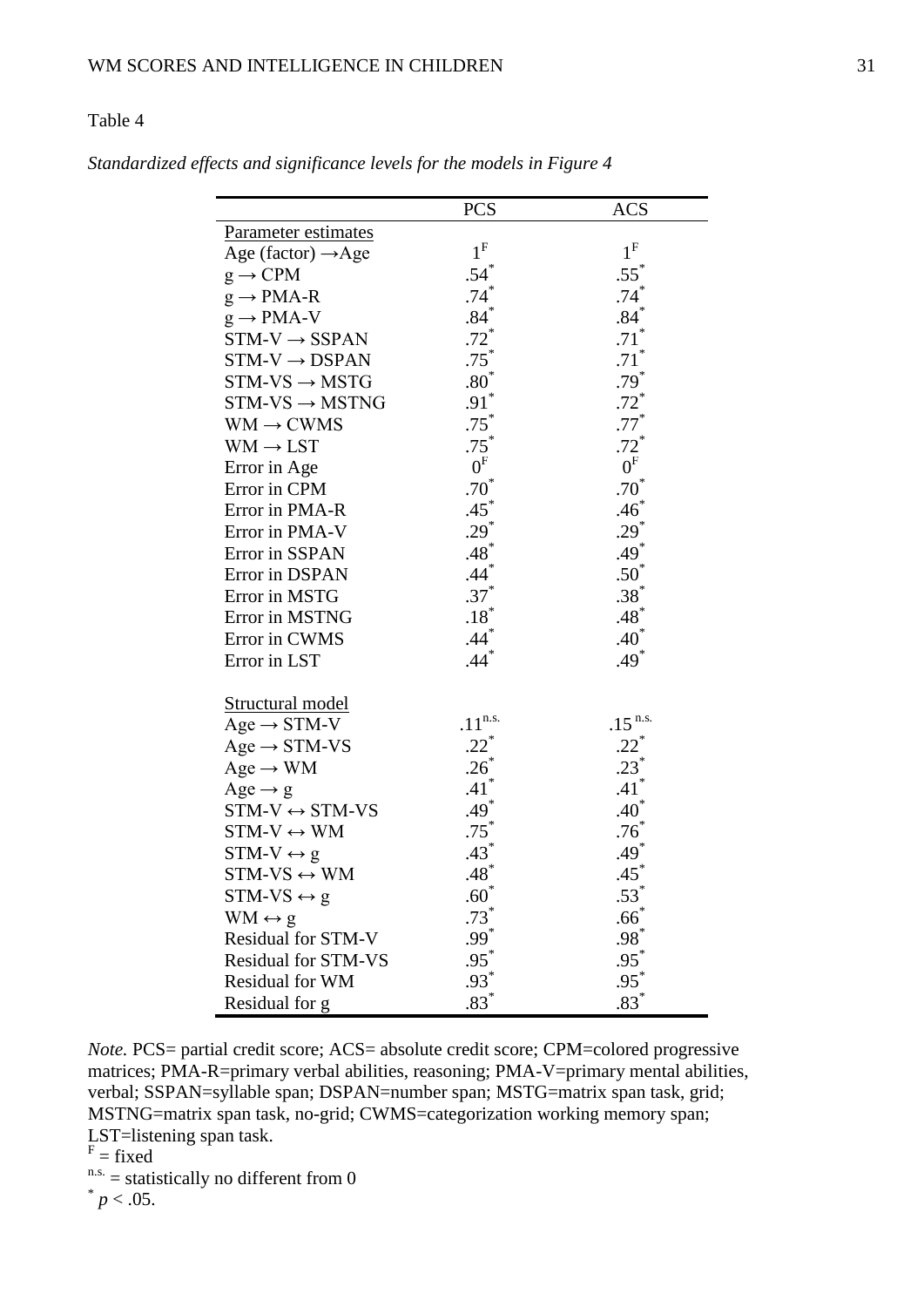## A - Partial credit score



B - Absolute credit score



*Figure 1*. Means of the proportions of correctly-recalled items in STM-V, STM-VS and WM. Error bars represent 95% CIs of the mean.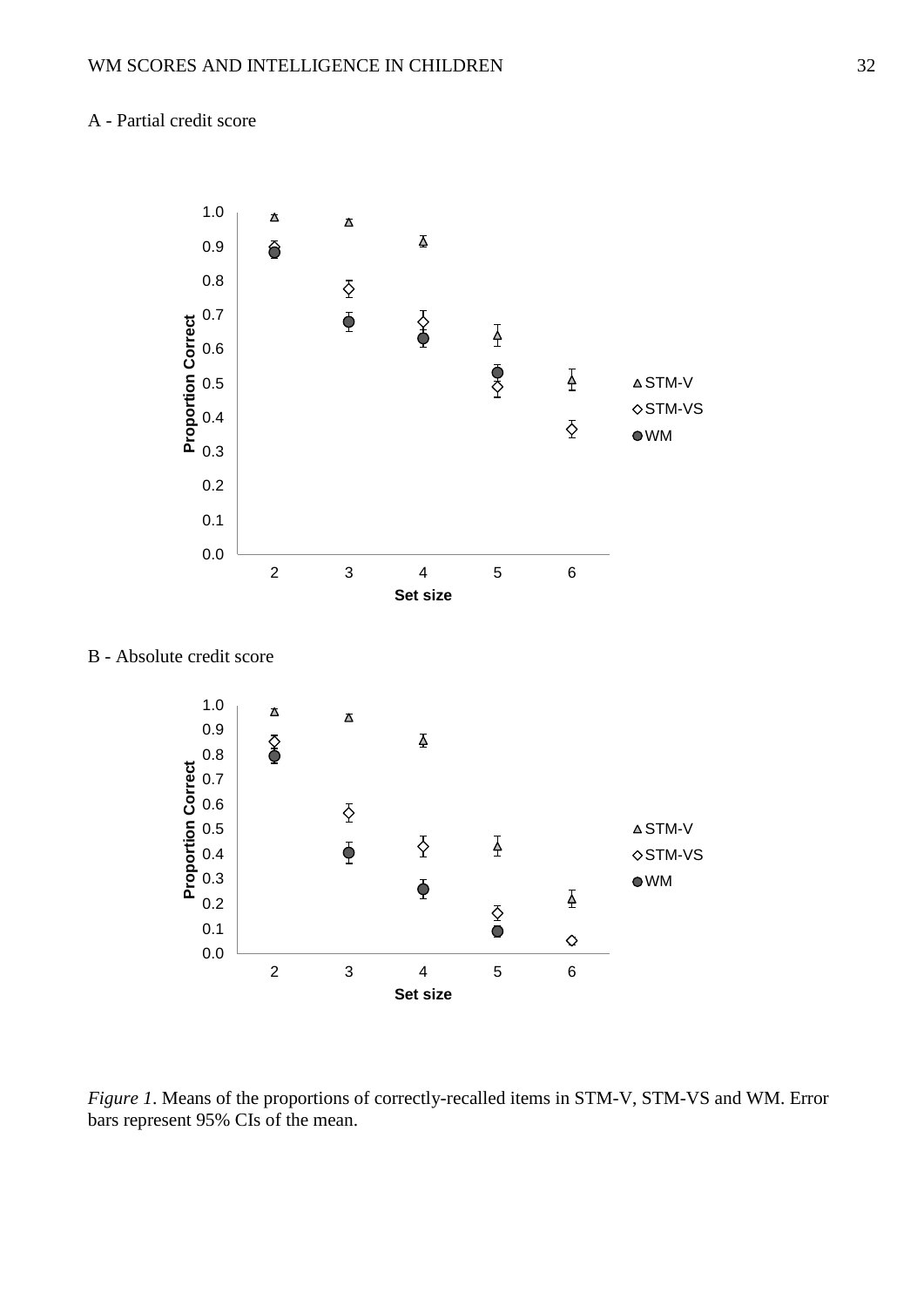

*Figure 2*. Illustration of the sequential analysis model used to investigate the influence of the *g*-factor on successive elements in an ordered sequence after taking the influence on earlier elements in the sequence into account. Parameters in gray are fixed.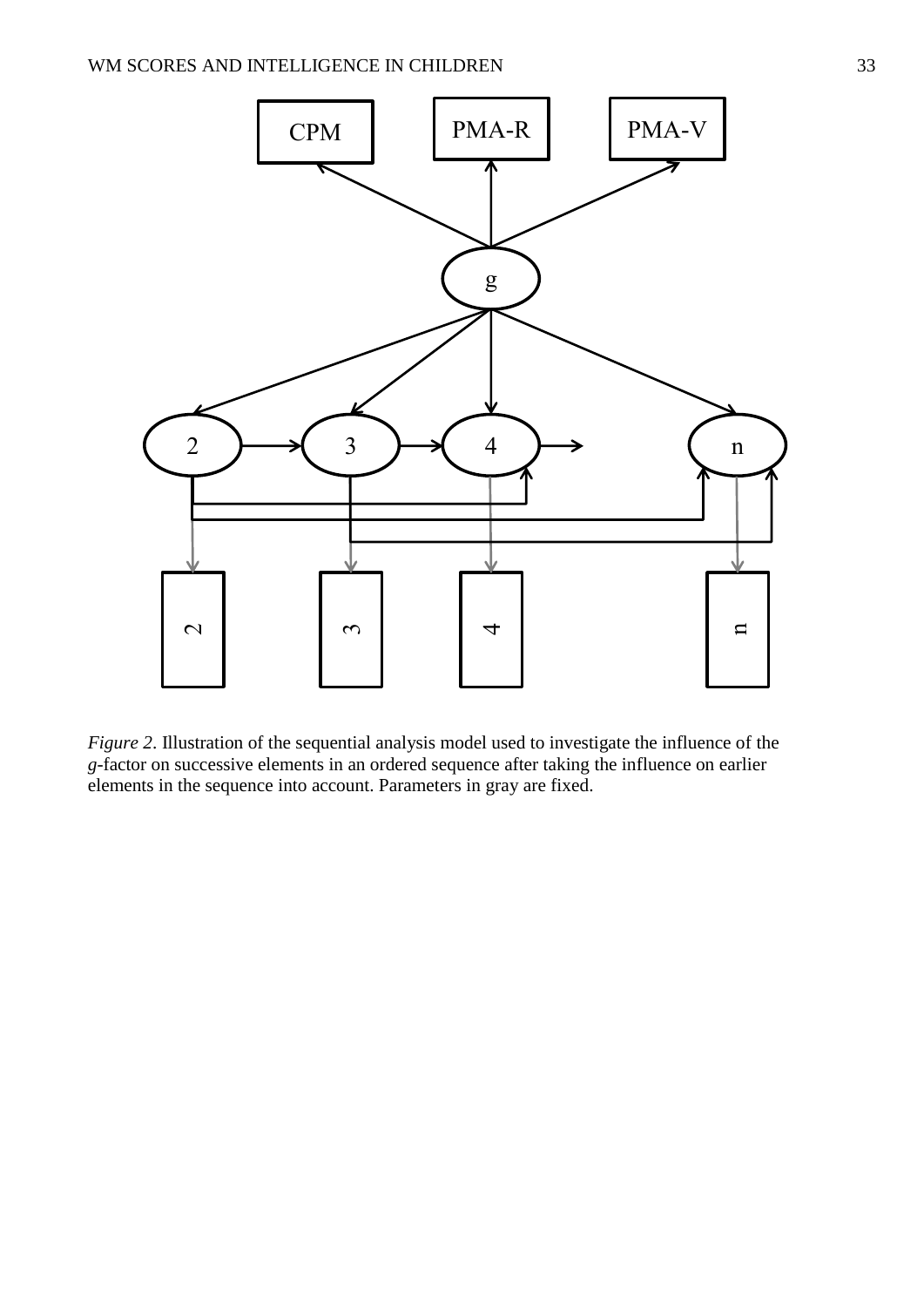# A - Partial credit score



## B - Absolute credit score



*Figure 3.* Standardized regression coefficients derived from the model in Figure 2, with the elements in the sequence corresponding to increases in set size. Error bars represent 95% CIs. The effect is statistically significant if the 95% CI does not include zero.